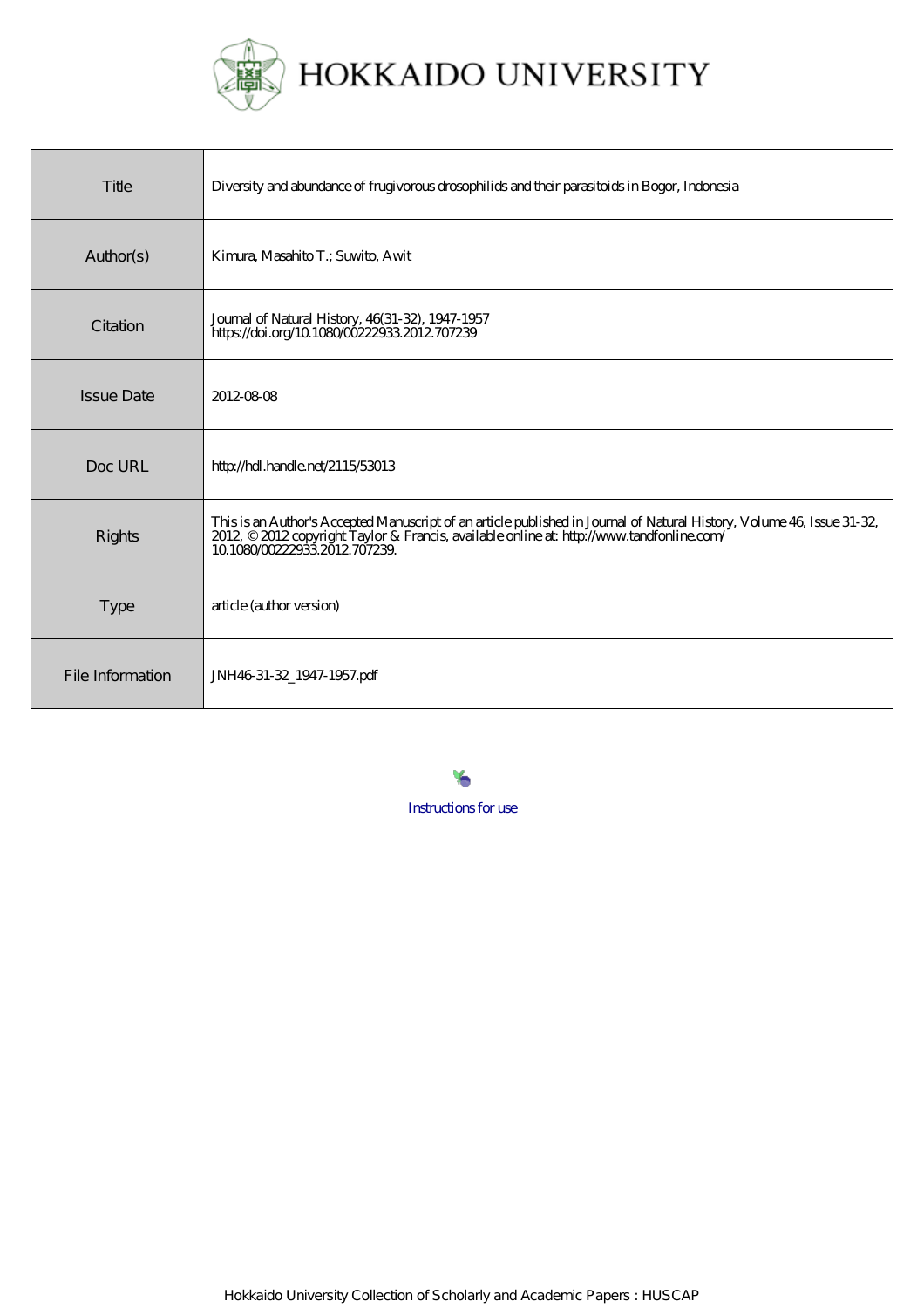**Diversity and abundance of frugivorous drosophilids and their parasitoids in Bogor, Indonesia**

MASAHITO T. KIMURA<sup>1</sup> & AWIT SUWITO<sup>2</sup>

*<sup>1</sup>Graduate School of Environmental Earth Science, Hokkaido University, Sapporo, Japan* and *<sup>2</sup> Zoology Division (Museum Zoologicum Bogoriense), Research Center for Biology - LIPI, Cibinong, Bogor, Indonesia*

Running title: Frugivorous drosophilids and their parasitoids

Correspondence: Masahito T. Kimura, Graduate School of Environmental Earth Science, Hokkaido University, Sapporo, Hokkaido 060-0810, Japan. E-mail: [mtk@ees.hokudai.ac.jp.](mailto:mtk@ees.hokudai.ac.jp)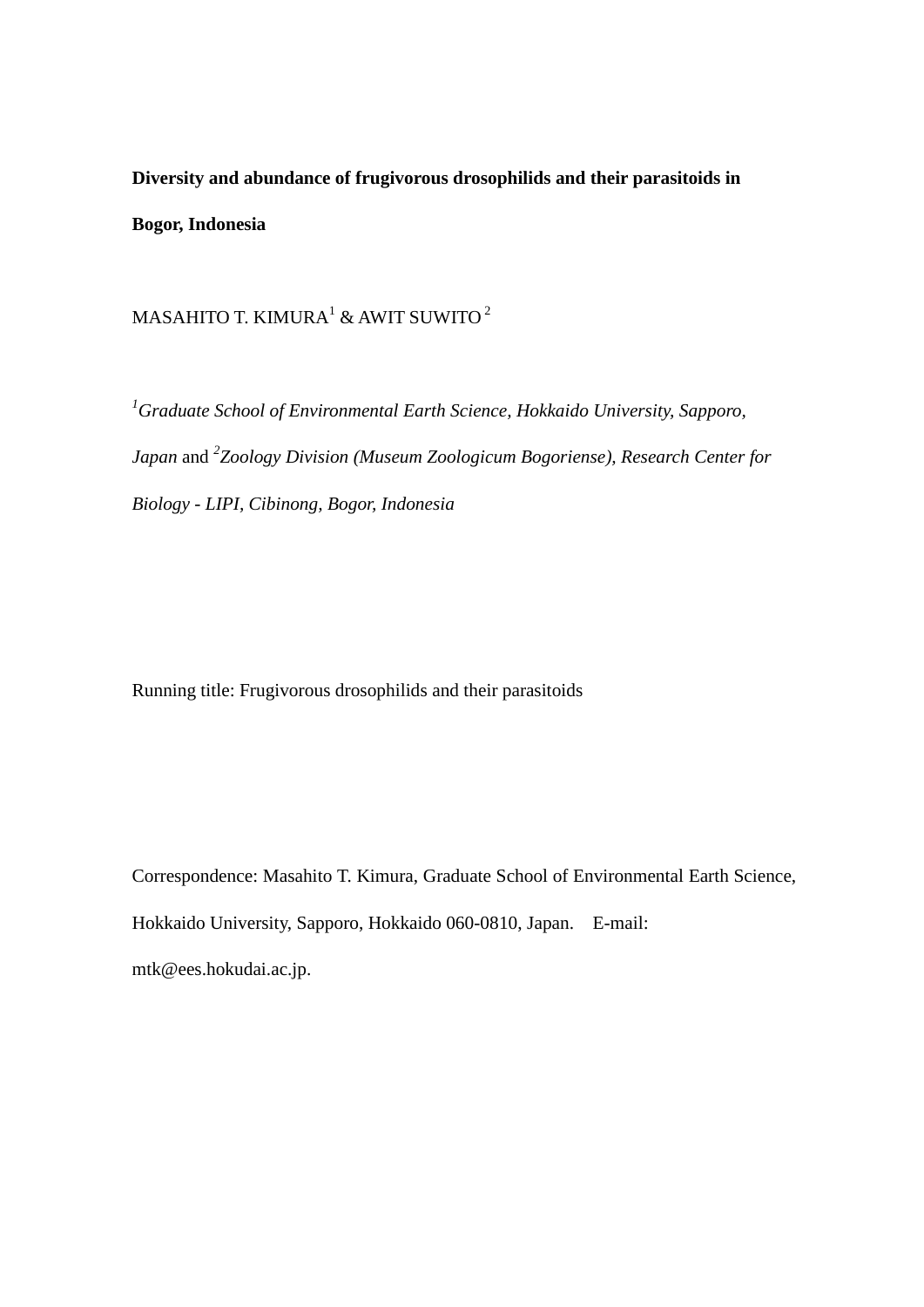#### **Abstract**

The diversity, abundance and association of frugivorous drosophilids and their parasitoids were studied in Bogor, Indonesia (the tropical region), and compared with the results in Iriomote-jima (the subtropical region) and Tokyo (the temperate region). In the collections of adult drosophilid flies by traps baited with banana in wooded areas, the number of commonly observed frugivorous drosophilid species (i.e. species that occupied more than 0.5% of total drosophilid samples) was 10 in Bogor and nine in Iriomote-jima, more than in Tokyo (six species), probably reflecting the high diversity and abundance of fruits. The rate of parasitism was very high in Bogor, especially in species of the *Drosophila ananassae* and *immigrans* species groups. The diversity of parasitoids attacking frugivorous drosophilids was higher in Bogor and Iriomote-jima than in Tokyo, possibly due to the high species diversity of host drosophilids. Parasitoids generally showed wider latitudinal distributions than drosophilids. No remarkable difference was observed in the host range among tropical, subtropical and temperate parasitoids.

**Keywords:** Abundance, association, Bogor, diversity, frugivorous drosophilids, host range, parasitoids, tropics.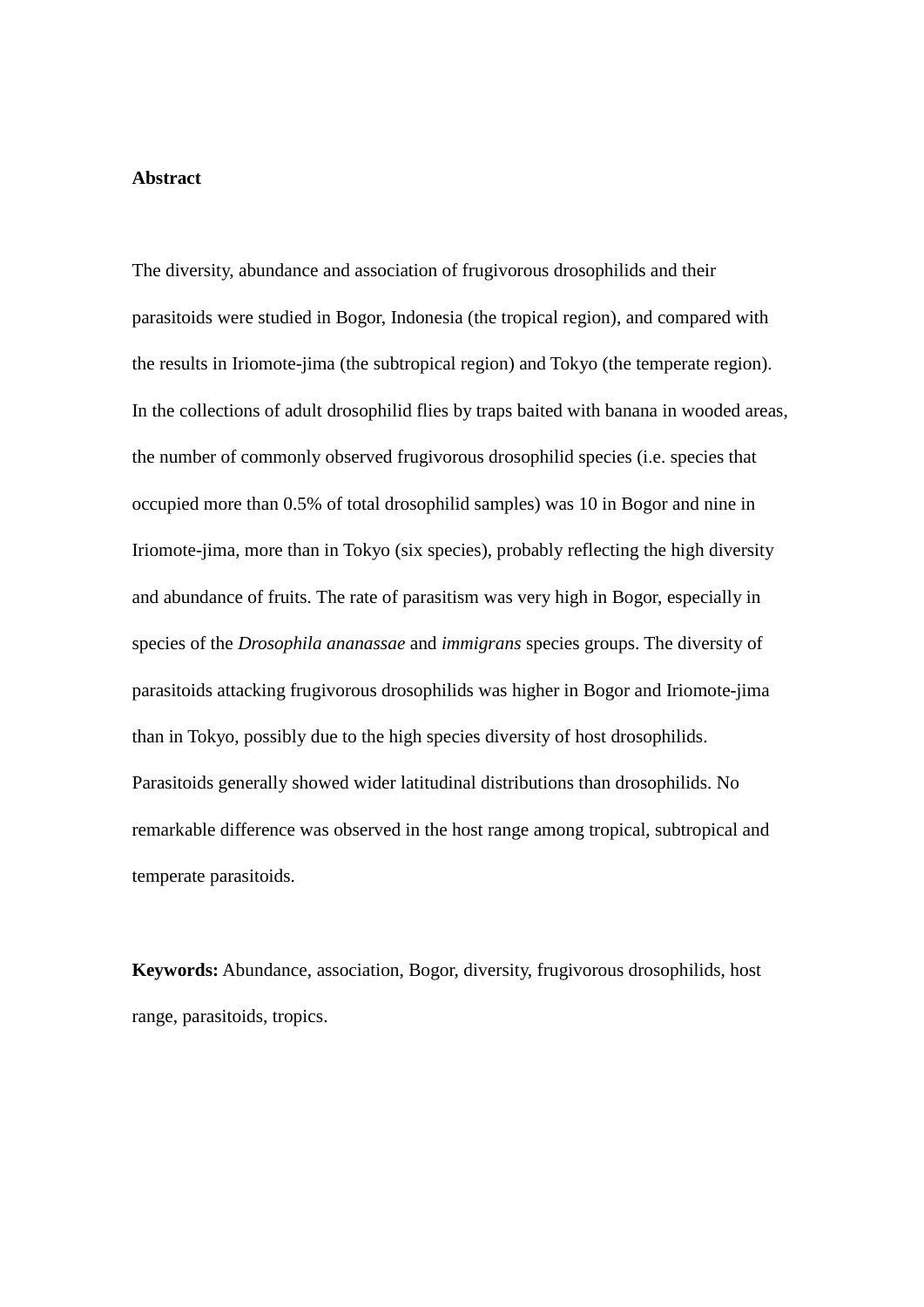### **Introduction**

The species diversity of most groups of animals, plants and microorganisms increases toward tropics (Huston 1994; Hillebrand 2004; Huggett 2004), and a number of hypotheses have been proposed to explain this latitudinal gradient (Turner and Hawkins 2004; Mittelbach et al. 2007). One of explanations is the high diversity and abundance of resources available in the tropics (Huston 1994; Huggett 2004; Turner and Hawkins 2004). In addition, it is often suggested that ecological niches become narrower and species are more specialized in the tropics, leading to the coexistence of a larger number of species even within the same resource space (Huston 1994; Huggett 2004; Turner and Hawkins 2004). The narrower niches in the tropics are considered to be attributable to severe competition and the stable resource availability relying on the stable climatic conditions (Connell and Orias 1964; Huggett 2004). In some groups of parasitoid insects, on the other hand, the species diversity is known to decrease towards tropics (Owen & Owen 1974; Hespendeide 1978; Hawkins et al. 1992; Bartlett et al. 1999), but its reason is uncertain. Here, we studied the diversity, abundance and association of frugivorous drosophilids and their parasitoids in Bogor, Indonesia, and compared their diversities with those in the subtropical and temperate regions.

Drosophilid flies and their parasitoids have often been used as a model system in the study of evolution and bio-diversification under antagonistic interactions (Nappi et al. 2009; Dubuffet et al. 2009; Dupas et al. 2009; Kraaijeveld and Godfray 2009). It has been well documented that the species diversity of drosophilid flies is much higher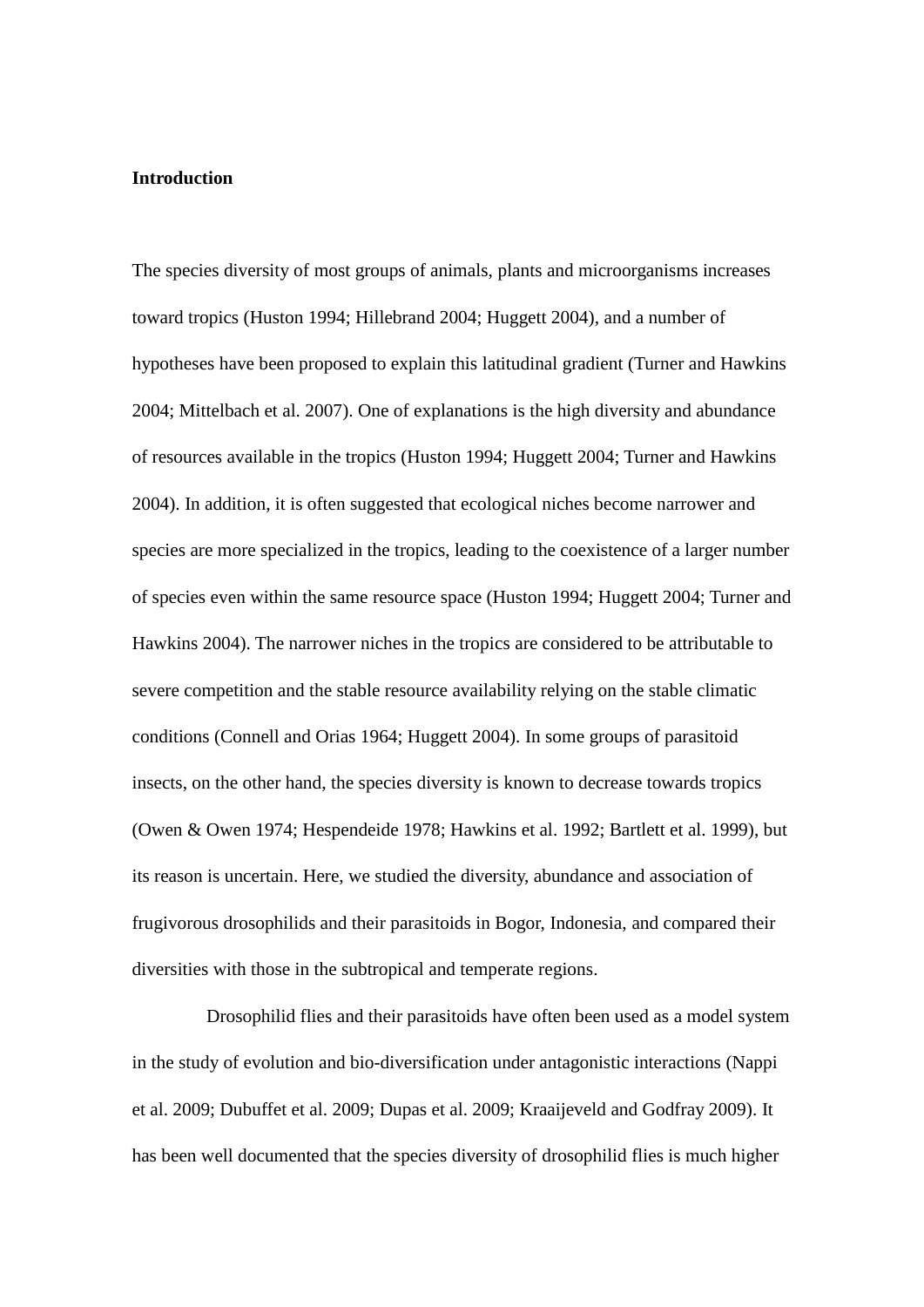in the tropics than in the temperate regions (Wheeler 1981; Bächli and Rocha Pité 1981; Val et al. 1981; Tsacas et al. 1981; Okada 1981). In contrast, there is limited knowledge on the diversity of *Drosophila* parasitoids, especially in the Asian tropics. Here, we focus on frugivorous drosophilids and their parasitoids, since a number of studies have been conducted on parasitoids attacking frugivorous drosophilids in Europe and Japan (Carton et al. 1986; Janssen et al. 1988; Fleury et al. 2004, 2009; Ideo et al. 2008; Mitsui et al. 2007; Mitsui and Kimura 2010). The diversity of parasitoids attacking drosophilid flies of other niches has been little studied even in the temperate regions (Driessen et al. 1990; Yorozuya 2006).

# **Methods**

Frugivorous drosophilid flies and their parasitoids were collected four times in 2008 (June and September) and 2009 (January and April) in wooded areas and around houses in the Bogor Botanical Garden, Bogor  $(6.6 \degree S, 106.5 \degree E)$ , Indonesia. Collections of adult drosophilid flies were carried out with traps baited with fermenting banana (each trap baited with about 30 g banana added with dry yeast). Two traps were set in each environment, and adult flies attracted to traps were collected by net sweeping three times in a day (morning, afternoon and evening). Collection was carried out for two successive days after the trap setting.

Collections of parasitoids in drosophilid larvae growing in banana were also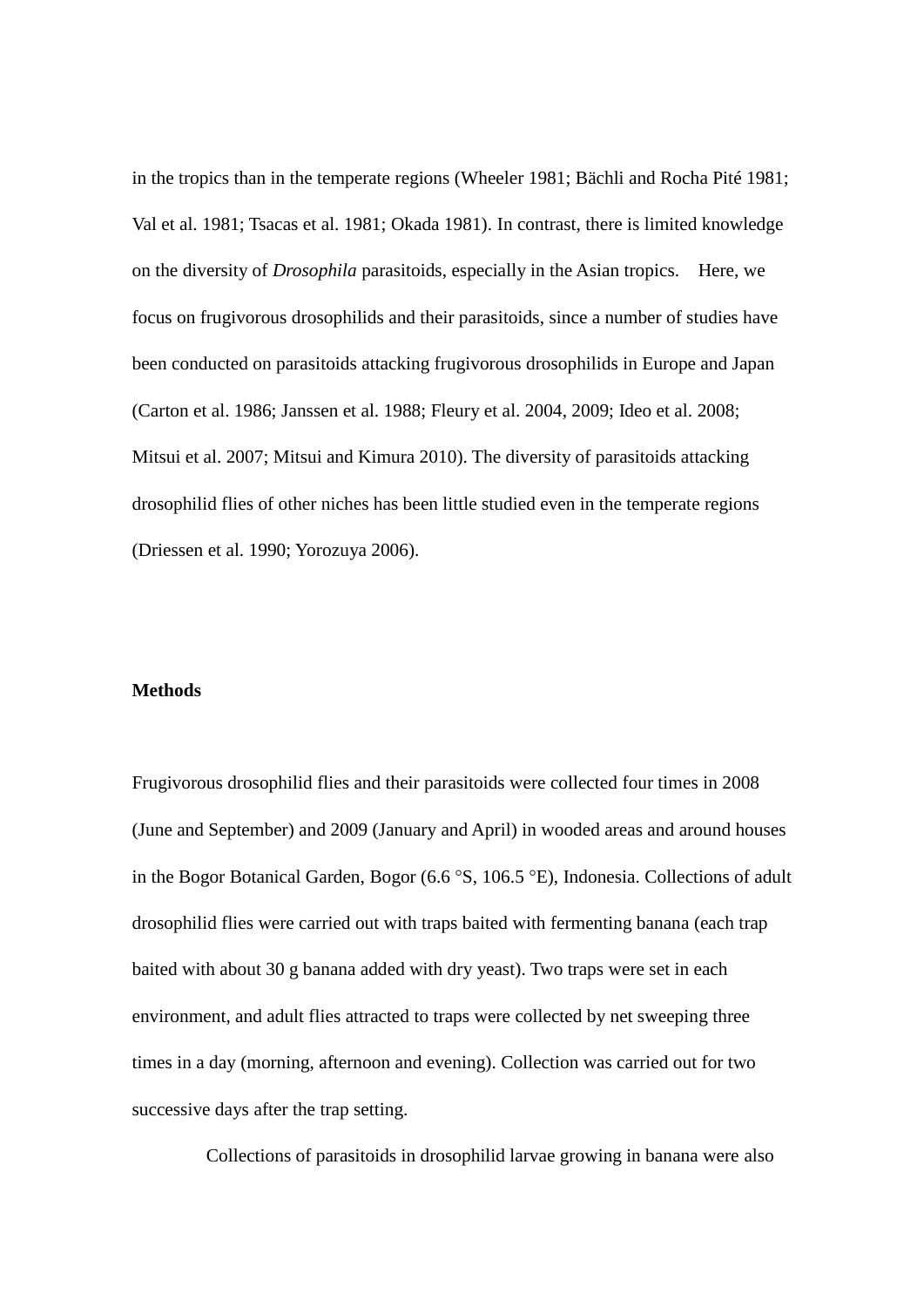carried out. Four traps baited with banana (each trap baited with about 30 g banana) were set in each of the two environments, wooded areas and around houses. In this collection, dry yeast was not added to banana, since the addition excessively facilitates fermentation. After 5 days, banana in the traps was brought back to the laboratory and placed in plastic boxes with tissue paper. When drosophilid larvae in banana pupated, they were collected in Petri dishes with wet paper. Pupae were classified into three groups by morphology, 1) the *eugracilis* type, 2) the *ananassae* type and 3) the *immigrans* type. For each type, pupae were collected up to 200 for each environment. Flies or parasitoids that emerged from the pupae were collected and identified.

In drosophilids, females of each of the *bipectinata* species complex, the *ananassae* species complex and the *nasuta* species subgroup were treated together, since they are hardly distinguishable (Table 1). Identification of parasitoids usually relied on morphology but sometimes on nucleotide sequences of the "cytochrome oxidase subunit 1" gene and the internal transcribed spacer 2 (Schilthuizen et al. 1998; Novković et al. 2011; Kasuya et al. submitted).

#### **RESULTS**

Table 1 shows the number of adult flies of drosophilid species collected by banana traps in wooded areas and around houses in the Bogor Botanical Garden. The species of the *bipectinata* complex represented 46 % of total drosophilids, the species of the *ananassae* complex did 8 %, the species of the *nasuta* species subgroup did 16 %, and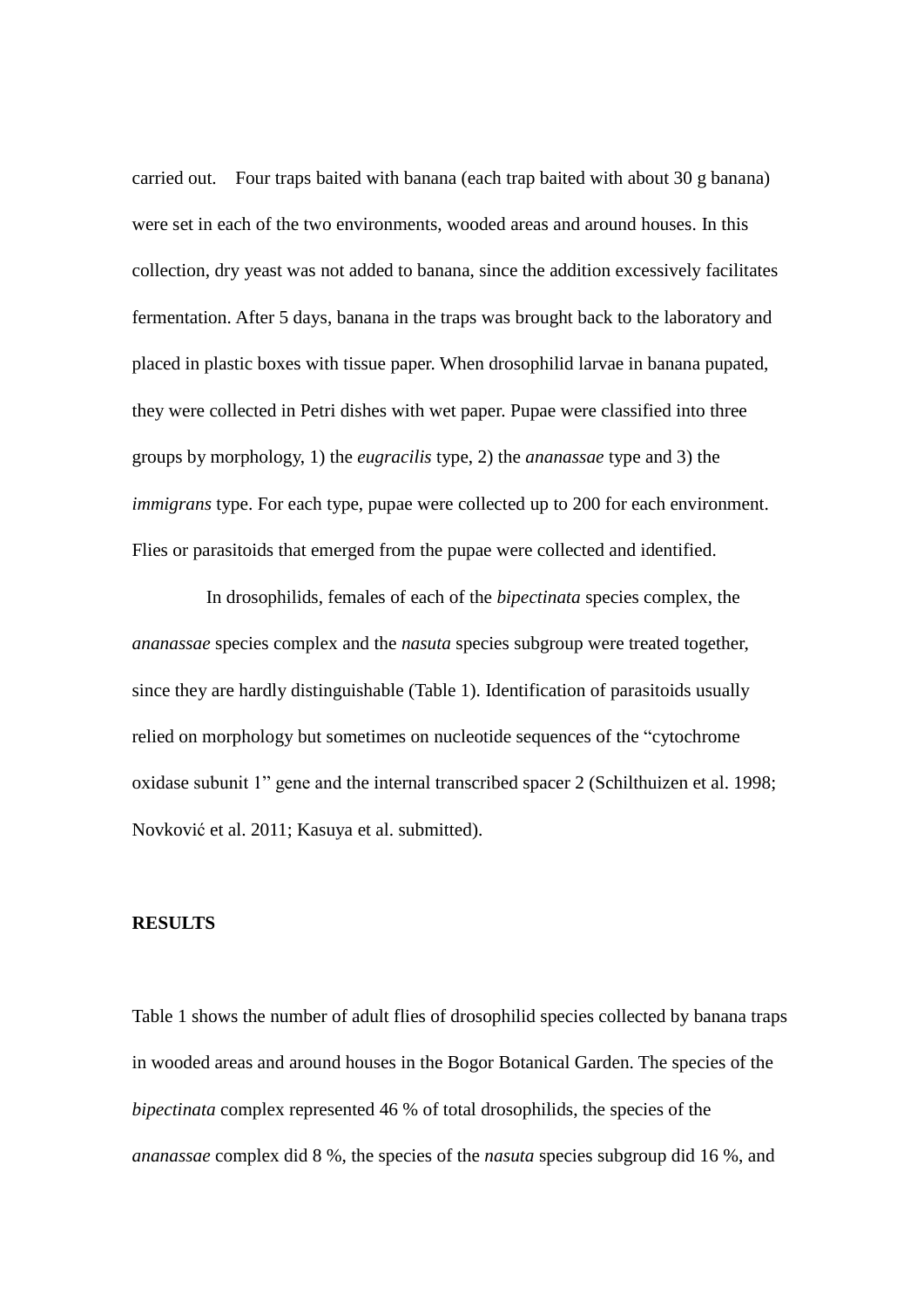*D. eugracilis* did 11%. Most species were collected more frequently in wooded areas than around houses, but *D. ananassae*, *D. parabipectinata* and *D. atripex* were more frequently collected around houses. In wooded areas, *D. bipectinata* was abundantly collected in September and January, and *D. pseudoananassae* and *D. eugracilis* were in April and June, but their seasonality was not clear around houses. Other species showed less clear seasonality.

Tables 2 and 3 show the number of pupae collected from banana placed in wooded areas and around houses, respectively. Pupae of the *ananassae* type were abundantly collected throughout year in both environments, while pupae of the *eugracilis* type were not so abundant except in June in wooded areas. Pupae of the *immigrans* type were more abundantly collected in wooded areas. In wooded area, they were more abundant in June and January than in September and April.

Table 4 shows the composition of drosophilid flies that emerged from pupae of each type. Pupae of *S. dorsocentralis* were included in the *ananassae* type, and those of *Z. bogoriensis* were included in the *immigrans* type. From pupae of the *immigrans* type, *D. hypocausta* did not emerged, although adult flies of this species were rather abundantly collected (Table 1).

Ten parasitoid species emerged from the pupae collected in Bogor. Among them, four species, *Asobara pleuralis* (Ashmead), *Leptopilina victoriae* Nordlander, *L. pacifica* Novković & Kimura and *Leptolamina* sp. BG1 aff. *ponapensis*, were rather frequent. The rate of parasitism was usually very high in the *ananassae* and *immigrans* types, but not so high in the *eugracilis* type.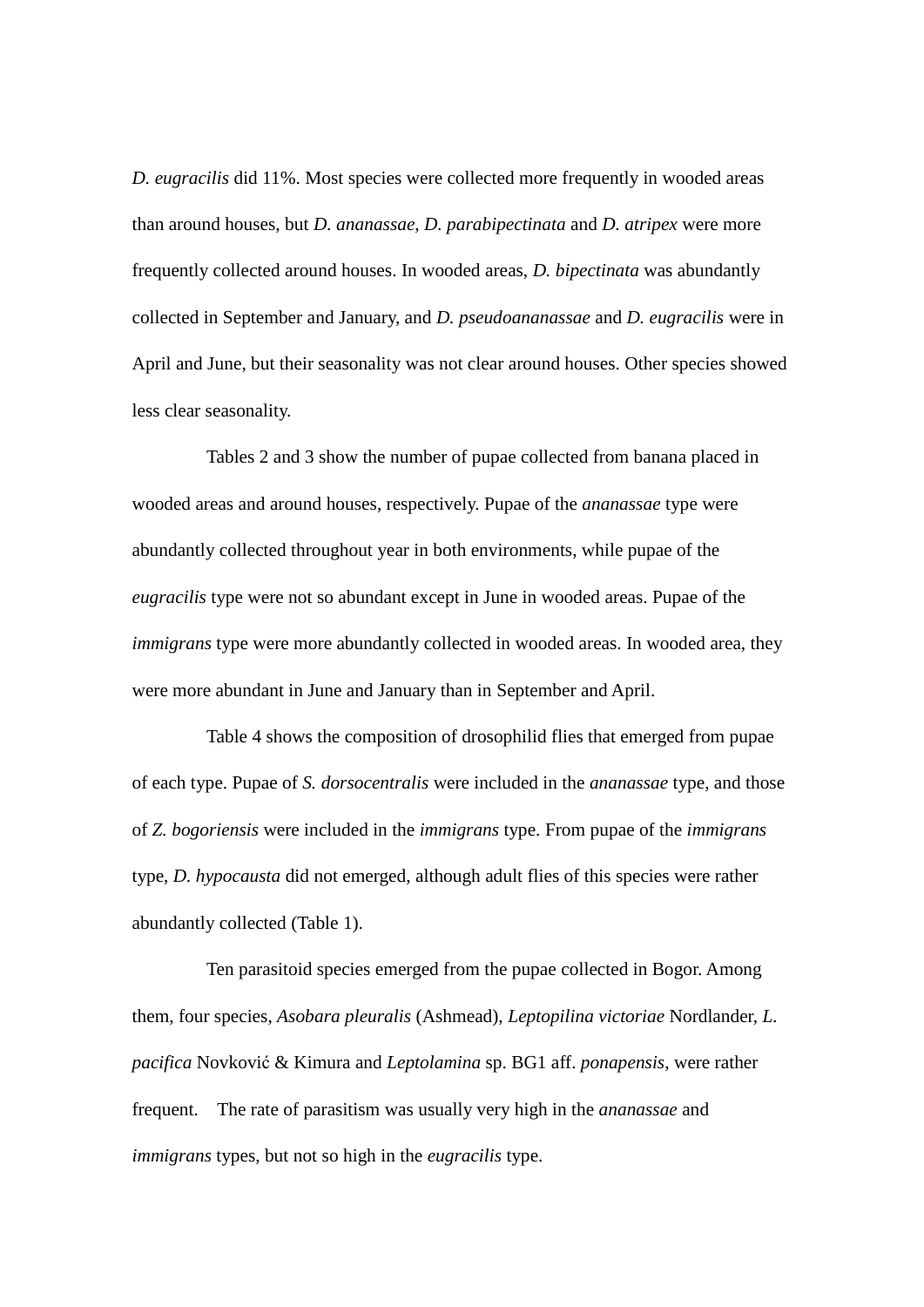*Asobara pleuralis* emerged from all of the three types, while *Asobara* sp. BG1 emerged only from the *immigrans* type. *Leptopilina victoriae* emerged only from the *ananassae* type, *L. ryukyuensis* Novković & Kimura and *L. pacifica* from the *immigrans* type, *Ganaspis xanthopoda* (Ashmead) from the *eugracilis* type, and *Leptolamina* sp. BG1 from the *ananassae* and *immigrans* types. *Tachinaephagus* sp. BG1 emerged from all of the types, and *Trichopria* sp. BG1 mainly from the *ananassae* type. However, the restriction of *Asobara* sp. BG1, *L. ryukyuensis*, *G*. *xanthopoda*, and *Trichopria* sp. BG1 to either of *Drosophila* groups could be a bias due to the small sample size (Tables 2 & 3).

# **Discussion**

## *Diversity and abundance of drosophilid flies*

To clarify the latitudinal pattern in species diversity, drosophilid flies collected by traps in wooded areas are compared among Bogor (the tropical region:  $6.6 \degree S$ ), Iriomote-jima (the subtropical region:  $24.3 \text{ }^{\circ}$ N) and Tokyo (the temperate region:  $36.7 \text{ }^{\circ}$ N). In Iriomote-jima and Tokyo, collection was carried out using retainer-type traps baited with banana throughout a year (Hirai et al. 2000; Beppu 2006). In Bogor, 4418 individuals belonging to 30 species were collected in wooded areas, and 11 of the 30 species were rather common (species that comprised more than 0.5 % of total drosophilid flies were tentatively assigned as common). In Iriomote-jima, 6142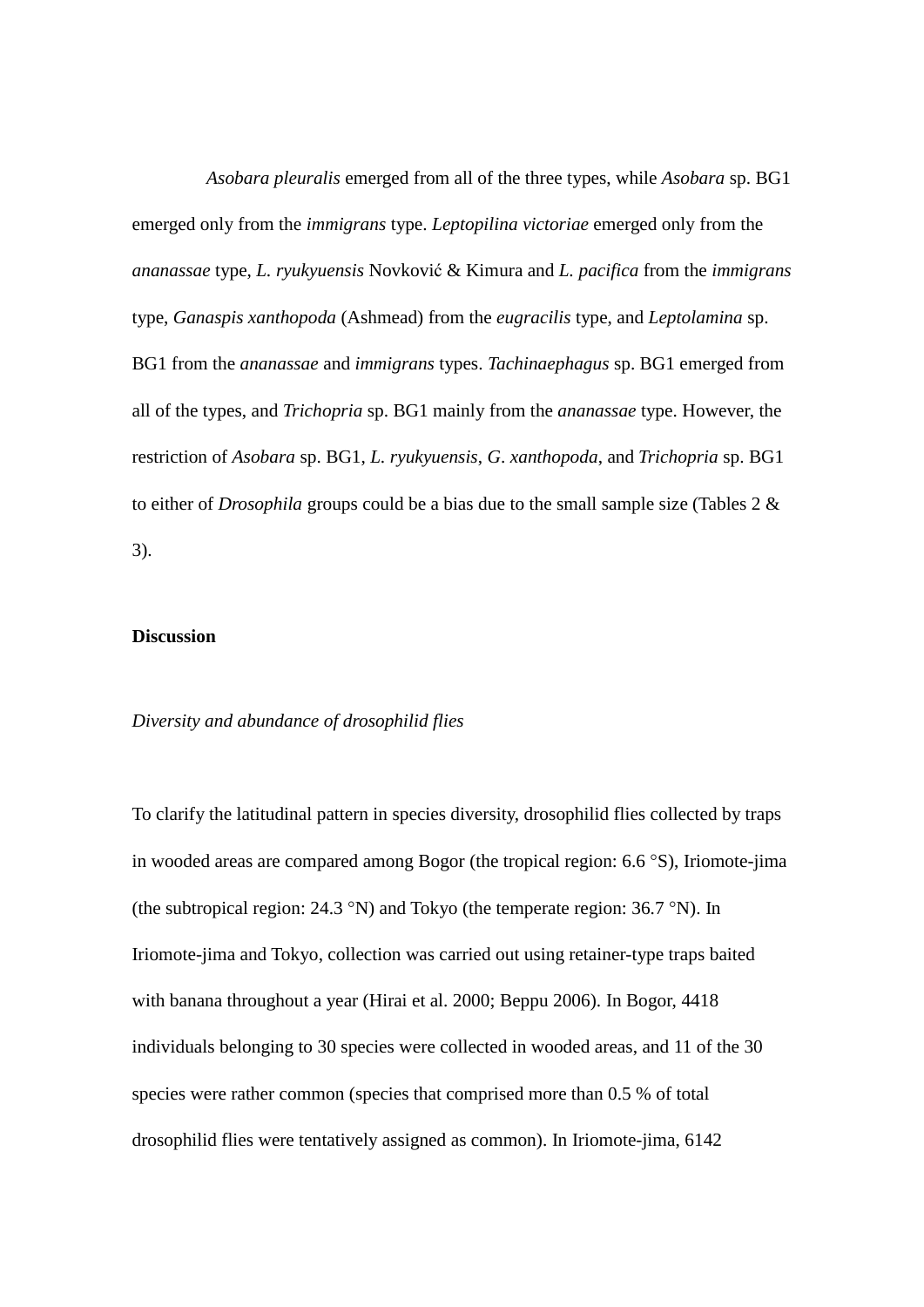individuals belonging to 25 species were collected in forests, and 14 of the 25 species were common (data at forest floor presented in Table 4 in Hirai et al. 2000). In Tokyo, 11443 individuals belonging to 29 species were collected in a deciduous-broad leaved forest, and 12 were common (data of II-D in Table 1 in Beppu 2006). The number of common species was also 12 in a sample at another forest site in Tokyo, although the number of collected individuals is more than two times (data of I-D in Table 1 in Beppu 2006). In the common species among these three localities, there is no overlap except *S. dorsocentralis* and *D. bipectinata* which commonly occur in Bogor and Iriomote-jima, probably due to the difference in their temperature tolerance (Kimura 2004). Although there is such a great difference in the species composition, the number of species collected, particularly the number of common species, differs little among these localities.

Although the number of common species did not differ so much among these localities, the proportion of fruit-feeders differed. Ten of the 11 common species in Bogor were frequently observed to breed on banana in this study. On the other hand, 9 of the 14 common species in Iriomote-jima and 6 of the 12 common species in Tokyo mainly breed on fruits including banana (Kimura et al. 1977; Nishiharu 1980; Hirai et al. 2000; Mitsui and Kimura 2010; Mitsui et al. 2010; Novković et al. submitted). In addition, among the 6 fruit-feeding species in Tokyo, three (*D. melanogaster, D. simulans* and *D. immigrans*) are introduced species that have origins in the tropics or subtropics (Tsacas et al. 1981; Okada 1981). Thus, native fruit-feeders are more species-rich in the tropics and subtropics, probably reflecting the high diversity and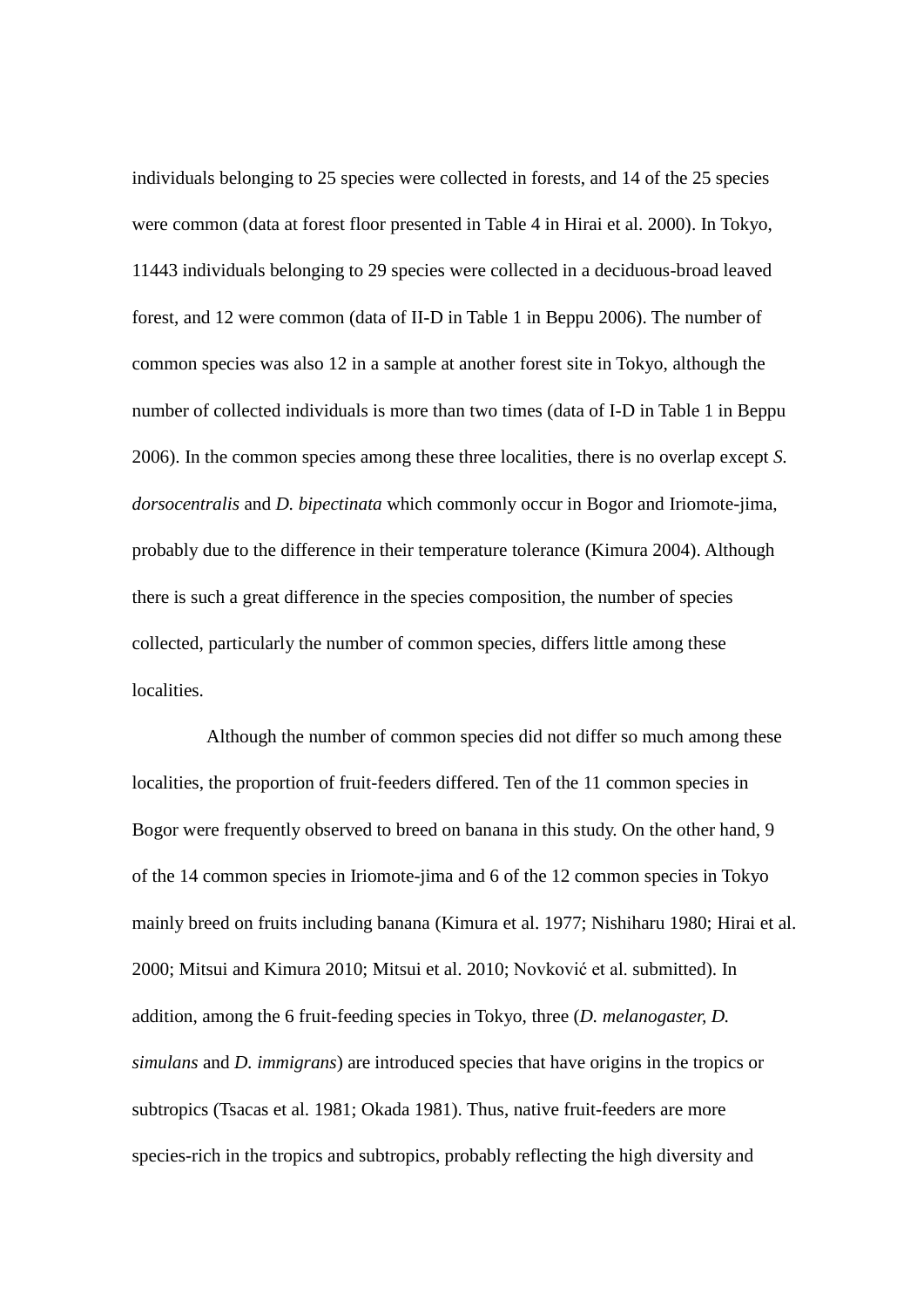abundance of fruits.

On the other hand, the remaining common species in Iriomte-jima and Tokyo are generalists or mushroom-feeders (Nishiharu 1980; Hirai et al. 2000; Mitsui et al. 2010; Kasuya et al. submitted). In addition, the fruit-feeders in the temperate regions often breed on mushrooms or decayed leaves (Kimura et al. 1977; Nishiharu 1980; Kasuya et al. submitted). Niche may be wider in the temperate species.

There are some differences in habitat selection among drosophilids; *D. parabipectinata, D. atripex* and *D. ananassae* were more frequently collected around houses, while the others were more frequent in wooded areas. Among the first three, *D. ananassae* is a well-known domestic species (Parsons and Stanley 1981). It is not known what factors around houses are favorable for these domestic species. There are also some differences in seasonality; *D. bipectinata* was abundant in April and June but scarce in September and January, whereas *D. pseudoananassae* and *D. eugracilis* showed opposite trends. In general, temperature and precipitation are most important factors affecting the population dynamics of drosophilids. In Bogor, temperature is almost constant throughout year, while rainy season usually lasts from November until April in Bogor. It is possible that precipitation affects the population sizes of drosophilids, but it is not known why *D. bipectinata* and *D. pseudoananassae* or *D. eugracilis* showed the opposite tendencies in seasonality.

Among the common species in Bogor, the *ananassae* species group (*D. atripex* of the *ananassae* species complex, and *D. bipectinata*, *D. parabipectinata*, *D. pseudoananassae* and *D. malekotliana* of the *bipectinata* species complex), the *nasuta*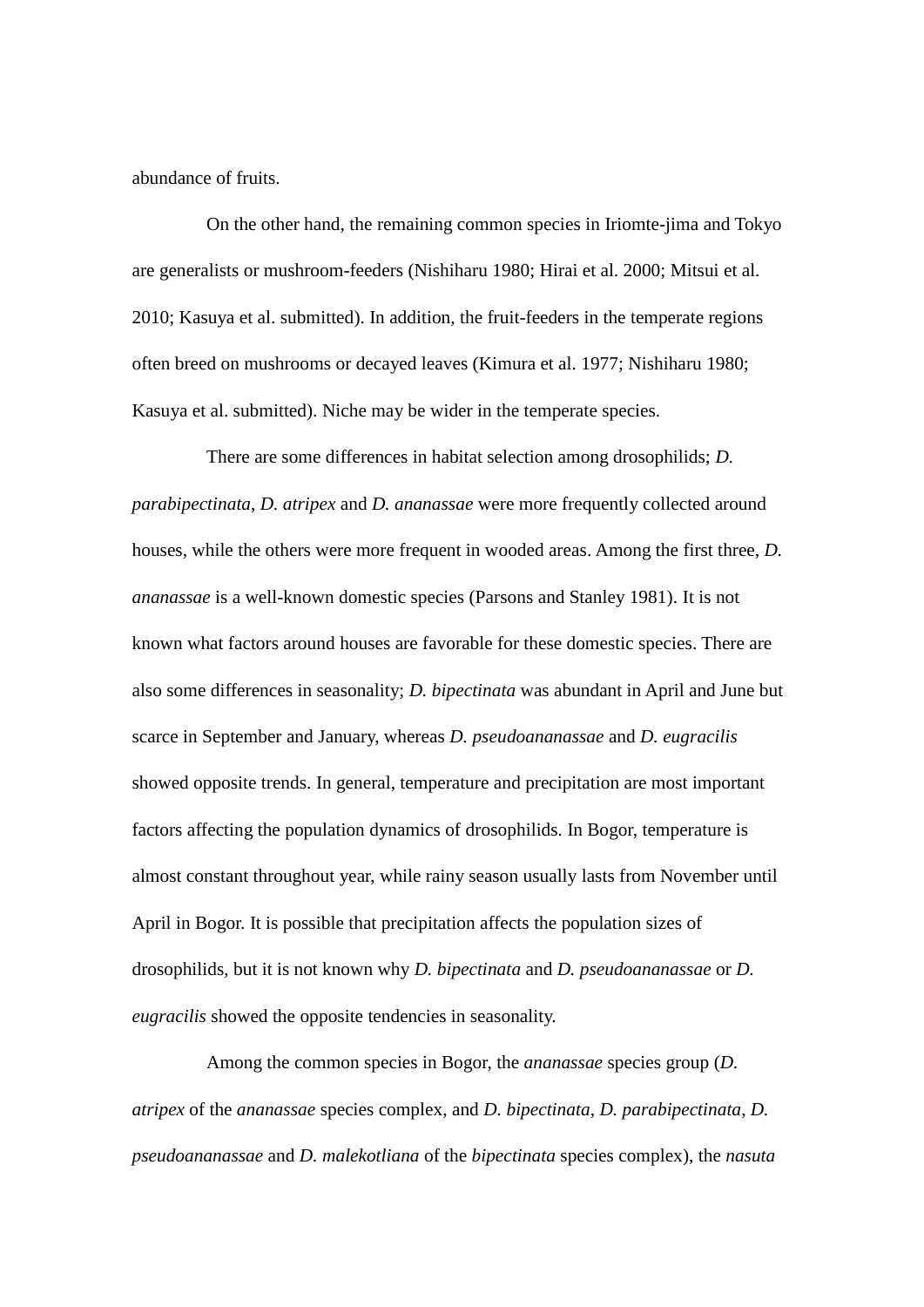species subgroup (*D. sulfurigaster* and *D. keplauana*) and *D. eugracilis* frequently emerged from banana placed in traps. The other common species may not prefer succulent, soft fruits like banana for breeding. There was some inconsistency in the seasonal trends between the collections of pupae and adult flies, but its reason was not known.

#### *Diversity and abundance of parasitoids*

Ten parasitoid species were confirmed to attack fruit-feeding drosophilid species in Bogor. Among them, *Trichopria* sp. BG1 is a pupal parasitoid, and the others except *Tachinaephagus* sp. BG1 are larval parasitoids. The host stage at which *Tachinaephagus* sp. BG1 attacks is not known. In larval parasitoids, *Asobara* sp. BG1, *L. ryukyuensis* and *L. pacifica* emerged only from the *immigrans* species group, *L. victoriae* from the *ananassae* species group, and *G. xanthopoda* from *D. eugracilis* of the *melanogaster* species group. On the other hand, *A. pleuralis* emerged from all of the *melanogaster*, *ananassae* and *immigrans* species groups, and *Leptolamina* sp. BG1 from the *ananassae* and *immigrans* species groups. Thus, at least some tropical parasitoids have rather wide host range. In this study, however, pupae of the *ananassae* and *immigrans* species groups could not be identified to species. To clarify the host-parasitoid associations at the species level, parasitism experiments using laboratory stocks of drosophilids and parasitoids are needed.

In these eight larval parasitoids, four were relatively frequent both in wooded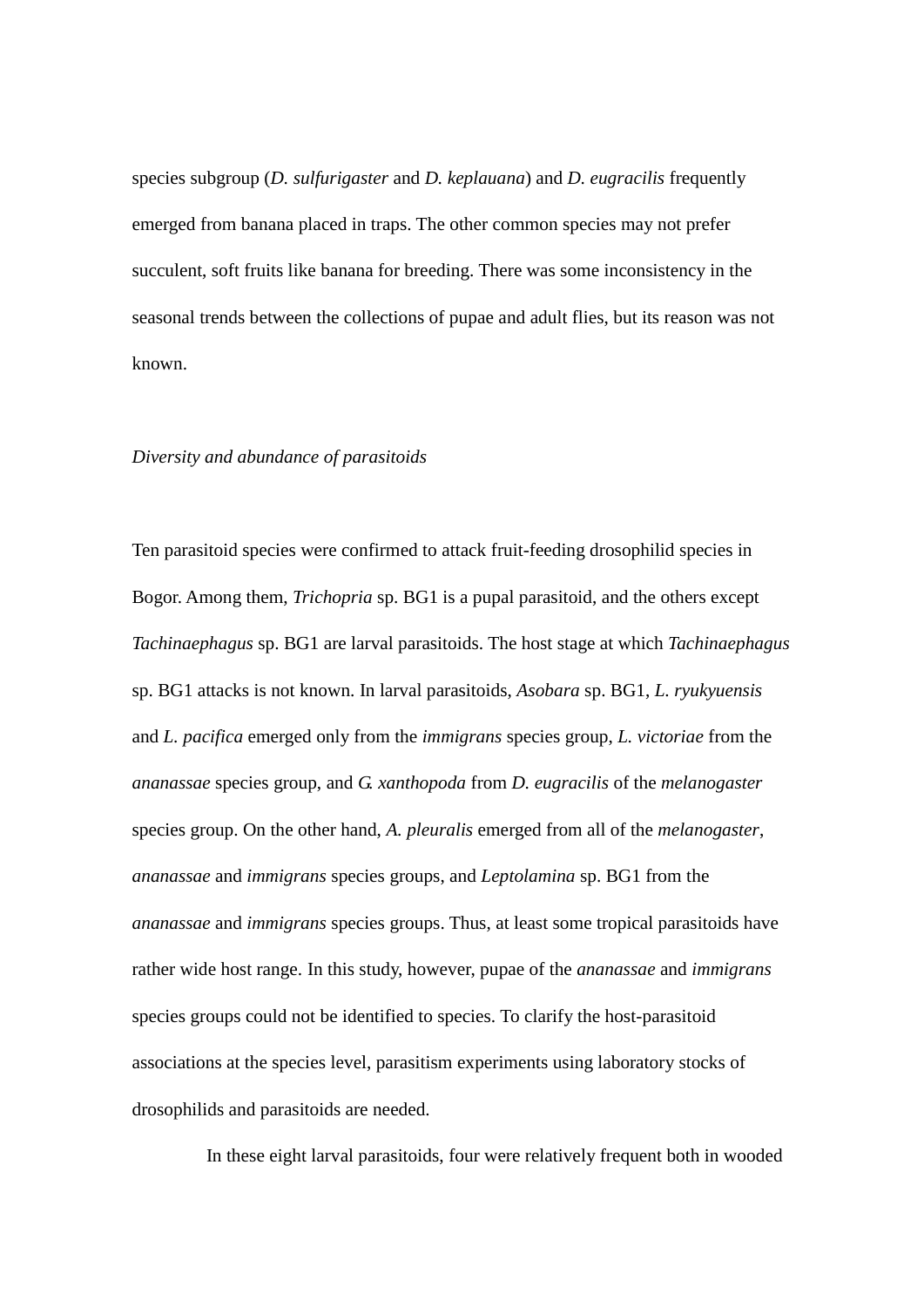areas and around houses. On the other hand, the number of frequent parasitoid species is 3-5 in Iriomote-jima and 2 in Tokyo (Mitsui et al. 2007; Mitsui and Kimura 2010; Novković et al. submitted), suggesting that the diversity of parasitoids attacking frugivorous drosophilids is lower in the temperate region than in the tropical and subtropical regions. The low number in Tokyo is due to the absence of parasitoids attacking the *immigrans* species group (Mitsui et al. 2007; Mitsui and Kimura 2010).

Among the eight larval parasitoids from Bogor, five (*Leptopilina victoriae*, *L. pacifica*, *L. ryukyuensis*, *Ganaspis xanthopoda* and *Asobara pleuralis*) are also recorded from Iriomote-jima, and one (*G. xanthopoda*) from Tokyo (Mitsui et al. 2007; Mitsui and Kimura 2010; Novković et al. 2011, submitted). Thus, these parasitoids have much wider distribution ranges than tropical drosophilids which scarcely occur in the subtropical and temperate regions. However, it is not known why there is such difference.

The rate of parasitism was very high (more than 80 %) in the *ananassae* and *immigrans* species groups, but not so high (about 50 %) in *D. eugracilis* (In the calculation of the parasitism rate, host pupae from which neither fly nor parasitoid emerged were excluded, since it was not known whether they were parasitized or not). In the temperate and subtropical regions, the parasitism rate was usually lower than 40 %, although it sometimes exceeds 80 % (Janssen et al. 1988; Fleury et al. 2004, 2009; Mitsui et al. 2007; Mitsui and Kimura 2010: Novković et al. submitted). Thus, parasitism would play an important role in the population dynamics of host drosophilids in the tropics and constitute an important selective force for the evolution of host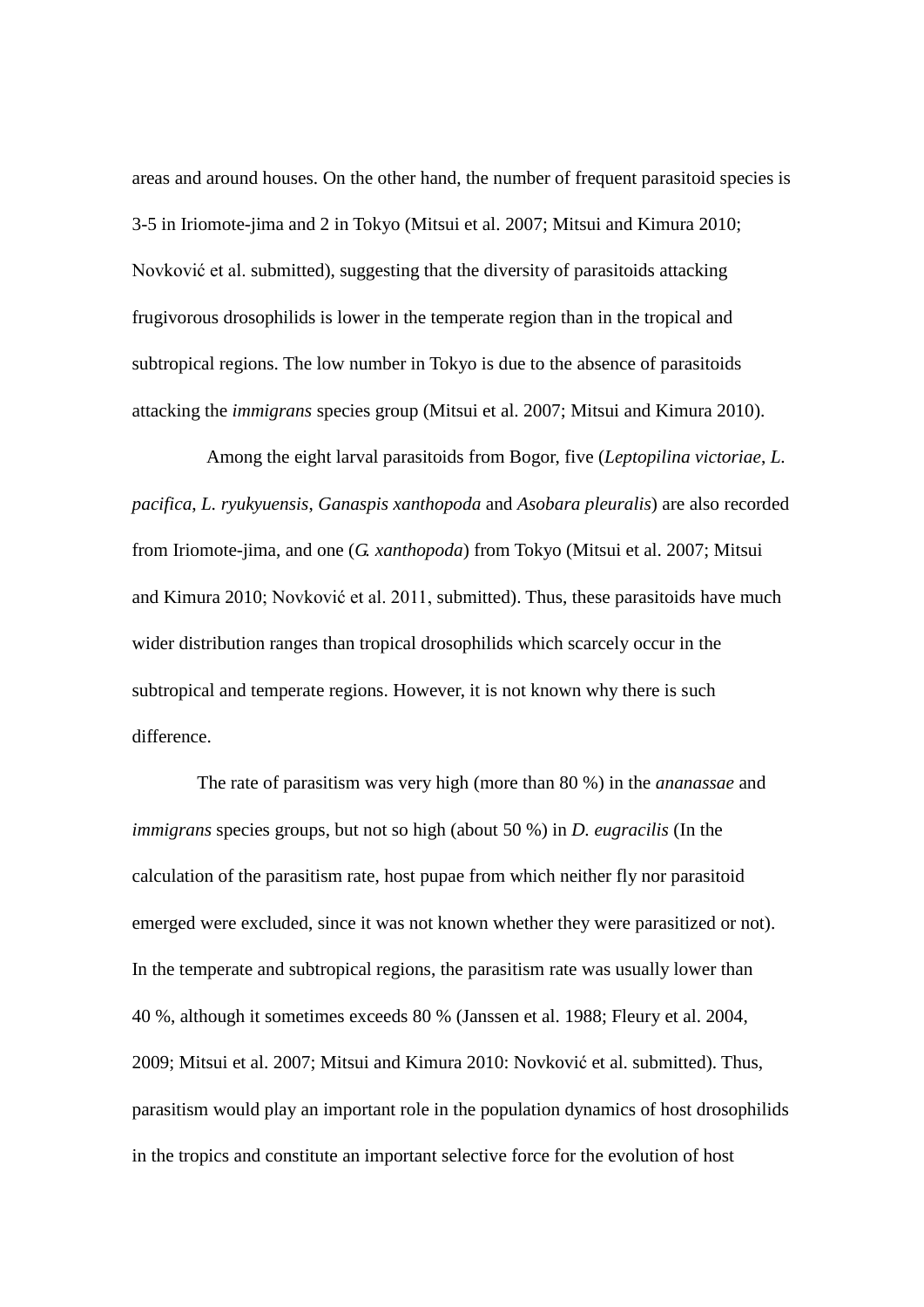resistance.

#### **Acknowledgements**

We thank M. J. Toda for identification of some species of Drosophilidae, and B. Novković and N. Kasuya for their help in the course of this study. This study was supported by a Grant-in-Aid from the Ministry of Education, Science, Sports, Culture and Technology of Japan to MTK (No. 23370005) and a Ronpaku program of JSPS to AS.

## **References**

- Bächli G, Rocha Pité MR. 1981. Drosophilidae of the Palearctic region. In: Ashburner M, Carson HL, Thompson JN, Jr, editors. The genetics and biology of *Drosophila*, 3a. New York, Academic Press, 169-196.
- Bartlett R, Pickering J, Gauld I, Windsor D. 1999. Estimating global biodiversity: tropical beetles and parasitoids send different signals. Ecological Entomology 24: 118-121.
- Beppu K. 2006. Seasonal change of drosophilid assemblage and adult age structure of the common drosophilid species in the Imperial Palace Grounds, Tokyo. Memoirs of the National Science Museum 43: 295-334. (In Japanese with English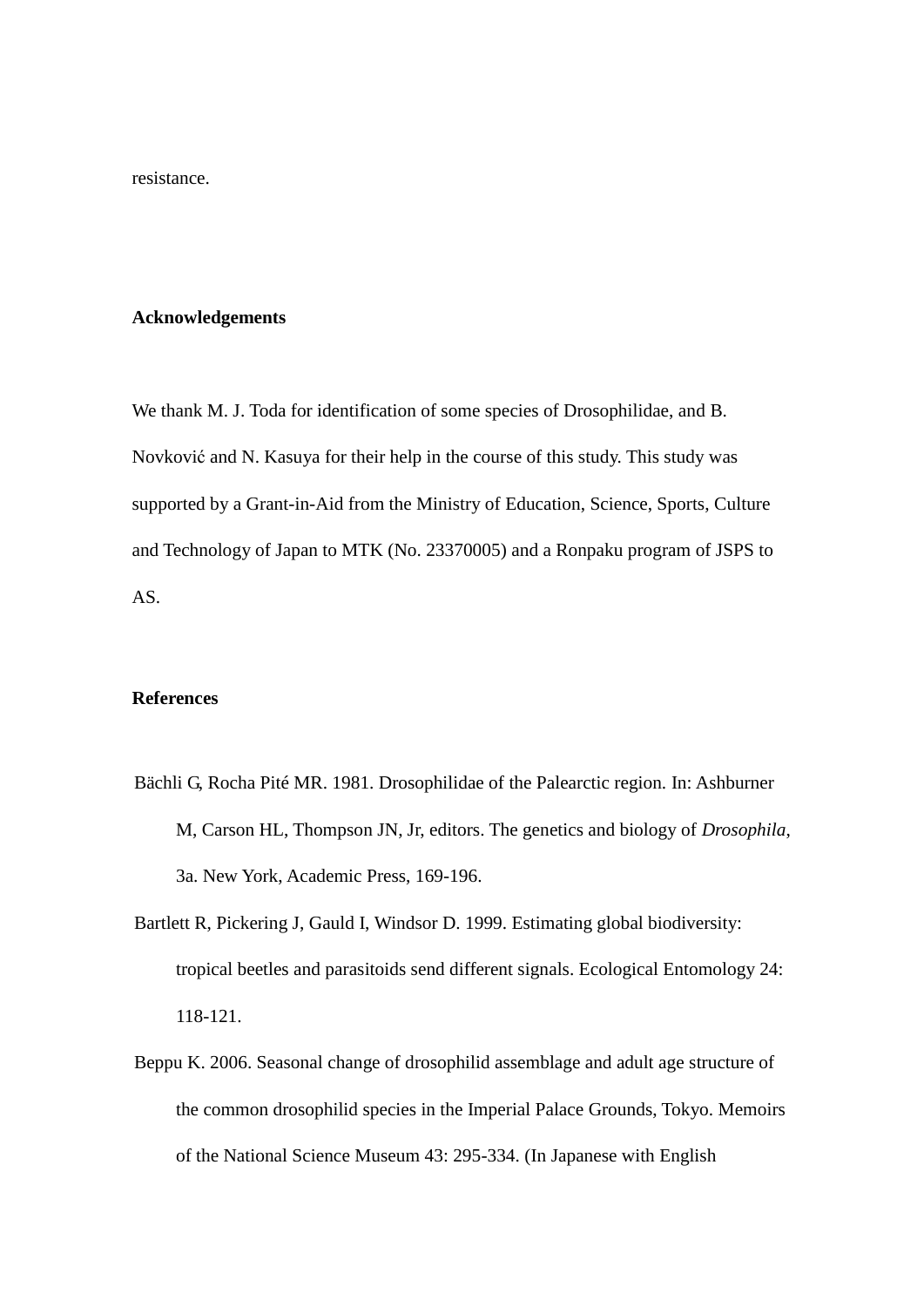summary.)

- Carton Y, Boulétreau M, van Alphen JJM, van Lenteren JC. 1986. The *Drosophila* parasitic wasps. In: Ashburner M, Carson HL, Thompson JN, editors. The genetics and biology of *Drosophila*, 3e. New York: Academic press. p 347-394.
- Connell JH, Orias E. 1964. The ecological regulation of species diversity. American Naturalists 98: 399-414.
- Driessen G, Hemerik L,van Alphen JJM. 1990. *Drosophila* species, breeding in the stinkhorn (*Phallus impudicus* Pers.) and their larval parasitoids. Neth J Zool. 40: 409-427.
- Dubuffet A, Colinet D, Anselme C, Dupas S, Carton Y, Poirié M. 2009. Variation of *Leptopilina boulardi* success in *Drosophila* hosts: what is inside the black box? Advances in Parasitology 70: 147-188.
- Dupas S, Dubuffet A, Carton Y, Poirié M. 2009. Local, geographic and phylogenetic scales of coevolution in *Drosophila*-parasitoid interactions. Advances in Parasitology 70: 281-295.
- Hawkins BA, Shaw MR, Askew RR. 1992. Relations among assemblage size, host specialization, and climatic variability in North American parasitoid communities. American Naturalists 139: 58-79.
- Fleury F, Ris N, Allemand R, Fouillet P, Boulétreau M. 2004. Ecological and genetic interactions in *Drosophila* parasitoids communities: a case study with *D. melanogaster, D. simulans* and their common *Leptopilina* parasitoids in south eastern France. Genetica 120: 181-194.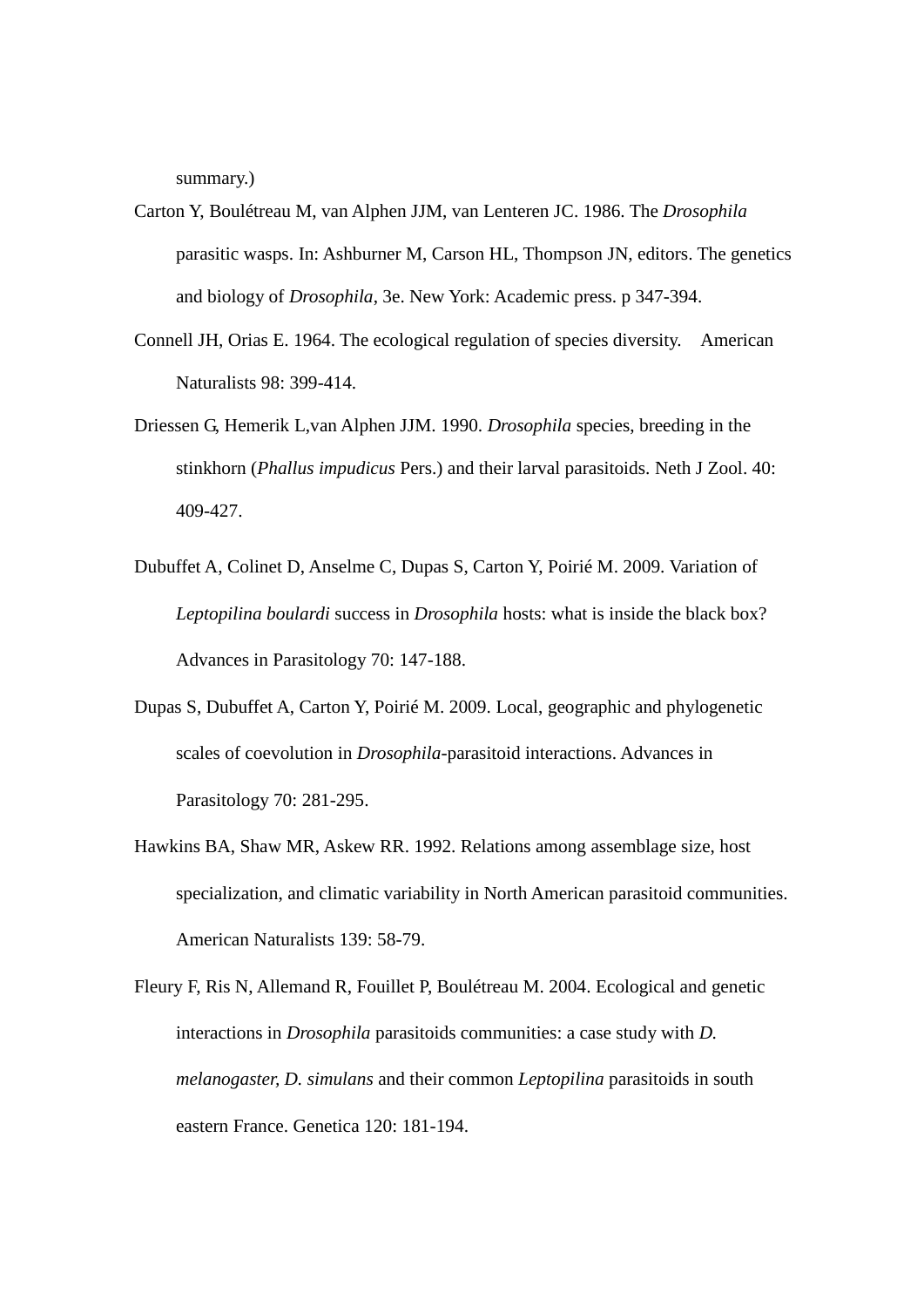- Fleury F, Gibert P, Ris N and Allemand R. 2009. Ecology and life history evolution of frugivorous *Drosophila* parasitoids. Advances in Parasitology 70: 3-44.
- Hespendeide HA. 1978. Are there fewer parasitoids in the tropics? American Naturalists 113: 766-769.
- Hillebrand H. 2004. On the generality of the latitudinal diversity gradient. American Naturalists 163: 192-211.
- Hirai Y, Goto S.G, Yoshida T, Kimura MT. 2000. Faunal and ecological surveys on drosophilid flies in Iriomote-jima, a subtropical island of Japan. Entomological Science 3: 273-284.
- Huggett RJ. 2004. Fundamentals of biogeography. 2nd Ed. Routledge, London. 439 pp.
- Huston MA. 1994. Biological diversity: The coexistence of species on changing landscapes. Cambridge University Press, New York. 681 pp.
- Ideo S, Watada M, Mitsui H, Kimura MT. 2008. Host range of *Asobara japonica*  (Hymenoptera: Braconidae), a larval parasitoid of drosophilid flies. Entomological Science 11: 1-6
- Janssen A, Driessen G, de Haan M, Roodbol N. 1988. The impact of parasitoids on natural populations of temperate woodland *Drosophila*. The Netherlands Journal of Zoology 38: 61-73.
- Kimura MT. 2004. Cold and heat tolerance of drosophilid flies with reference to their latitudinal distributions. Oecologia 140: 442-449.
- Kimura MT, Toda MJ, Beppu A, Watabe H. 1977. Breeding sites of drosophilid flies in and near Sapporo, northern Japan, with supplementary notes of adult feeding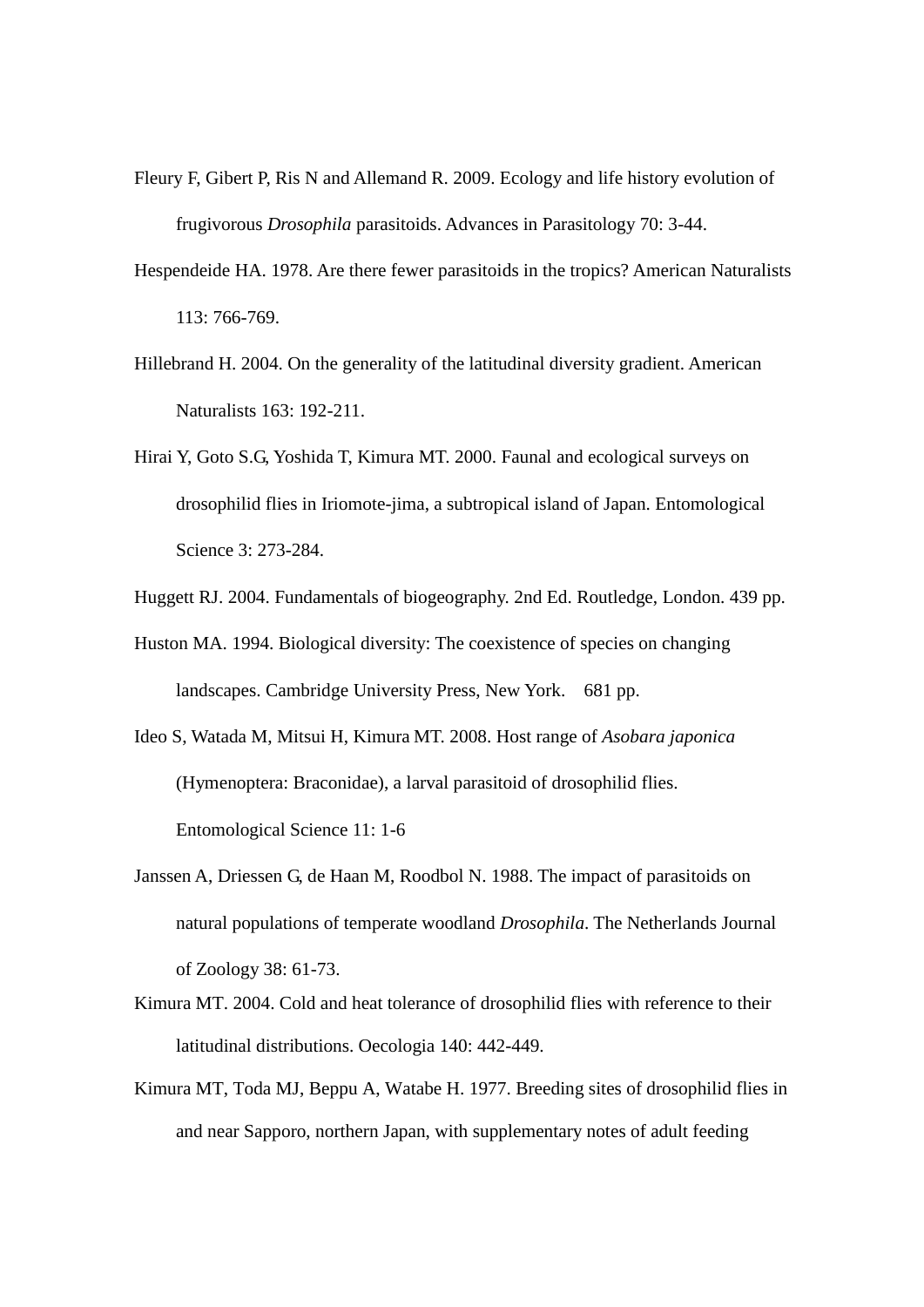habits. Kontyû 45:571-582.

- Kraaijeveld AR, Godfray HCJ. 2009. Evolution of host resistance and parasitoid counter-resistance. Advances in Parasitology 70: 257-280.
- Mitsui H, Kimura MT. 2010. Distribution, abundance and host association of two parasitoid species attacking frugivorous drosophilid larvae in central Japan. European Journal of Entomology 107: 535-540.
- Mitsui H, Beppu K, Kimura MT. 2010. Seasonal life cycles and resource uses of flower- and fruit-feeding drosophilid flies (Diptera: Drosophilidae) in central Japan. Entomological Science 13: 60-67.
- Mitsui H, Van Achterberg K, Nordlander G, Kimura MT. 2007. Geographical distributions and host association of larval parasitoids of frugivorous Drosophilidae in Japan. Journal of Natural History 41: 1731-1738.
- Mittelbach GG, Schemske DW, Cornell HV, Allen AP, Brown JM, Bush MB, Harrison SP, Hurlbert AH, Knowlton N, Lessios HA, McCain CM, McCune AR, McDade LA, McPeek MA, Near TJ, Price TD, Ricklefs RE, Roy K, Sax DF, Schluter D, Sobel JM, Turelli M. 2007. Evolution and the latitudinal diversity gradient: speciation, extinction and biogeography. Ecology Letters 10: 315-331.
- Nappi A, Poirié M, Carton Y. 2009. The role of melanization and cytotoxic by-products in the cellular immune responses of *Drosophila* against parasitic wasps. Advances in Parasitology 70: 99-121.
- Nishiharu S. 1980. A study of ecology and evolution of drosophilid flies with special regard to imaginal and larval feeding habits and seasonal population fluctuations.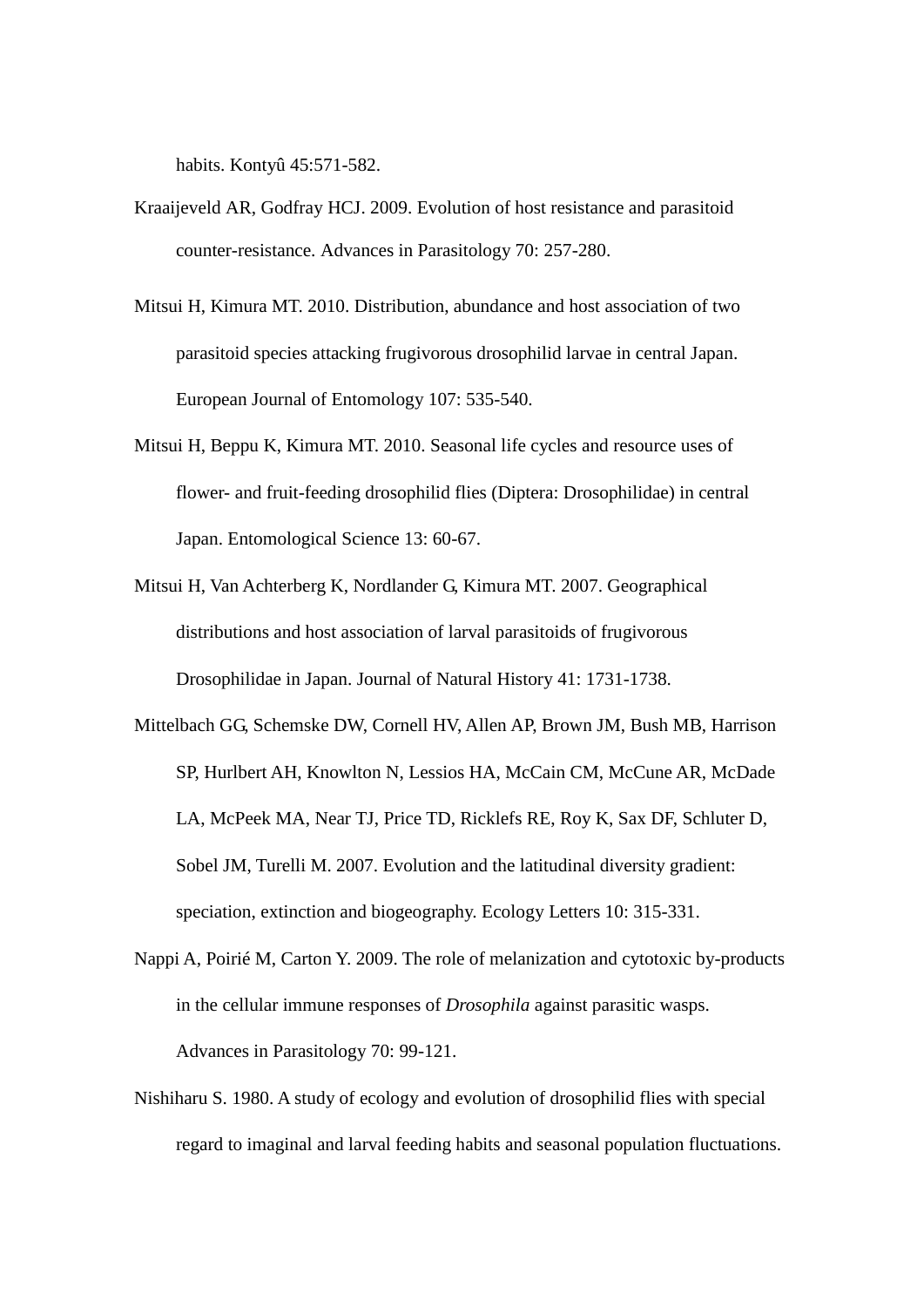Doctor of Science Thesis, Tokyo Metropolitan University, Tokyo.

- Novković B, Mitsui H, Suwito A, Kimura MT. 2011. Taxonomy and phylogeny of *Leptopilina* species (Hymenoptera: Cynipoidea, Figitidae) attacking frugivorous drosophilid flies in Japan, with description of three new species. Entomological Science 14: 333-346.
- Okada T. 1981. Oriental species, including New Guinea. In: Ashburner M, Carson HL, Thompson JN, Jr, editors. The genetics and biology of *Drosophila* 3a. New York, Academic Press, 261-308.
- Owen DF, Owen J. 1974. Species diversity in temperate and tropical Ichneumonidae. Nature 249: 583-584.
- Parsons PA, Stanley SM. 1981. Domesticated and widespread species. In: Ashburner M, Carson HL, Thompson JN, Jr, editors. The genetics and biology of *Drosophila*, 3a. New York, Academic Press, 349-393.
- Schilthuizen M, Nordlander G, Stouthamer R, van Alphen JJM. 1998. Morphological and molecular phylogenetics in the genus *Leptopilina* (Hymenoptera: Cynipoidea: Eucoilidae). Systematic Entomology 23: 253-264.
- Tsacas L, Lachaise D, David JR. 1981. Composition and biogeography of the Afrotropical drosophilid fauna. In: Ashburner M, Carson HL, Thompson JN, Jr, editors. The genetics and biology of *Drosophila*, 3a. New York, Academic Press, 197-259.
- Turner JRG, Hawkins BA. 2004. The global diversity gradient. In: Lomolino MV, Heaney LR, editors. Frontiers of biogeography. Sunderland, Sinauer, 171-190.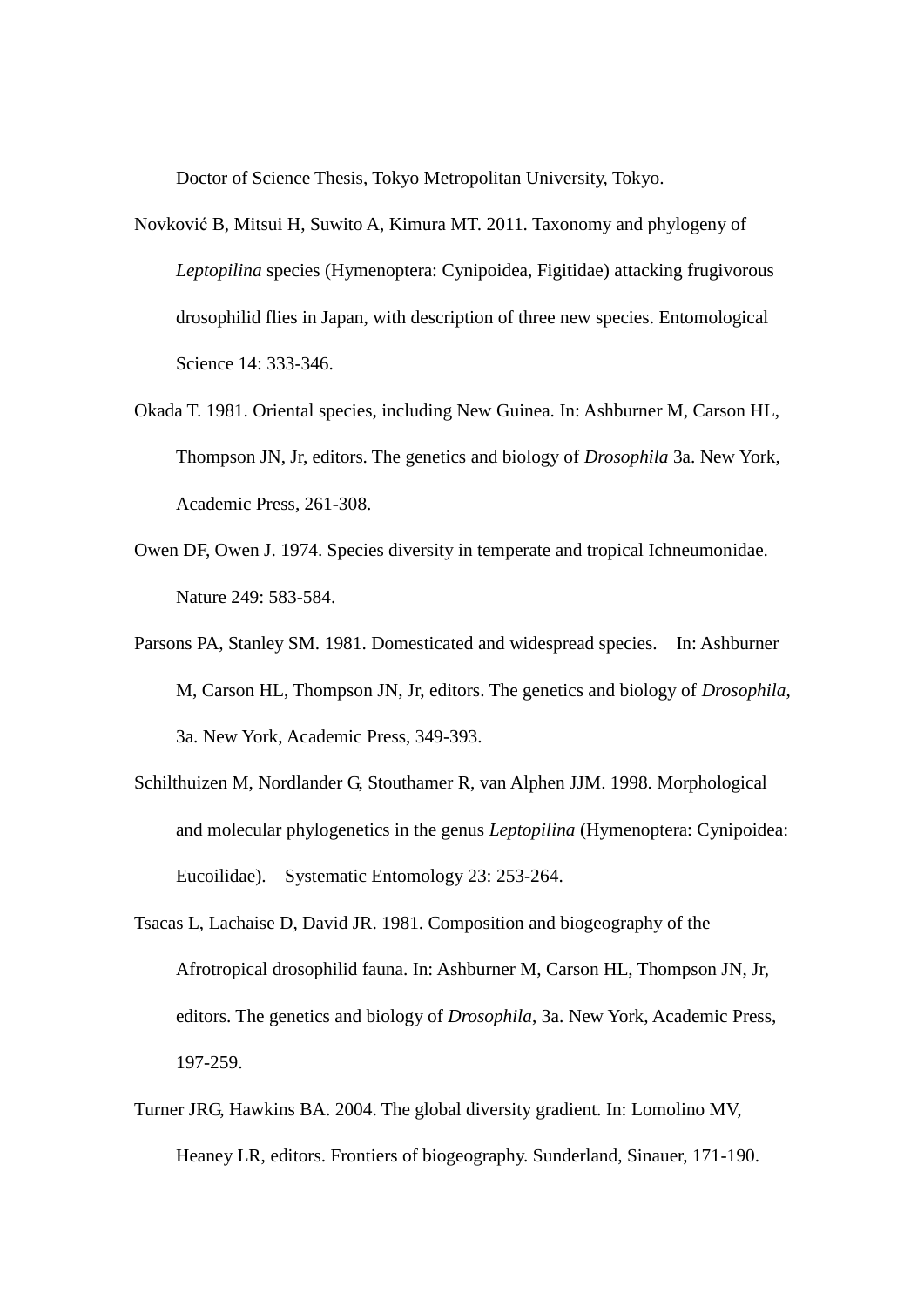- Val FC, Vilela CR, Marques MD. 1981. Drosophilidae of the Neotropical region. In: Ashburner M, Carson HL, Thompson JN, Jr, editors. The genetics and biology of *Drosophila*, 3a. New York, Academic Press, 123-168.
- Wheeler MR. 1981. Geographic survey of Drosophilidae: Nearctic species. In: Ashburner M, Carson HL, Thompson JN, Jr, editors. The genetics and biology of *Drosophila*, 3a. New York, Academic Press, 99-168.
- Yorozuya H. 2006. Effects of parasitoid on a mycophagous drosophilid community in northern Japan and an evaluation of the disproportionate parasitism hypothesis. Entomological Science 9: 13–22.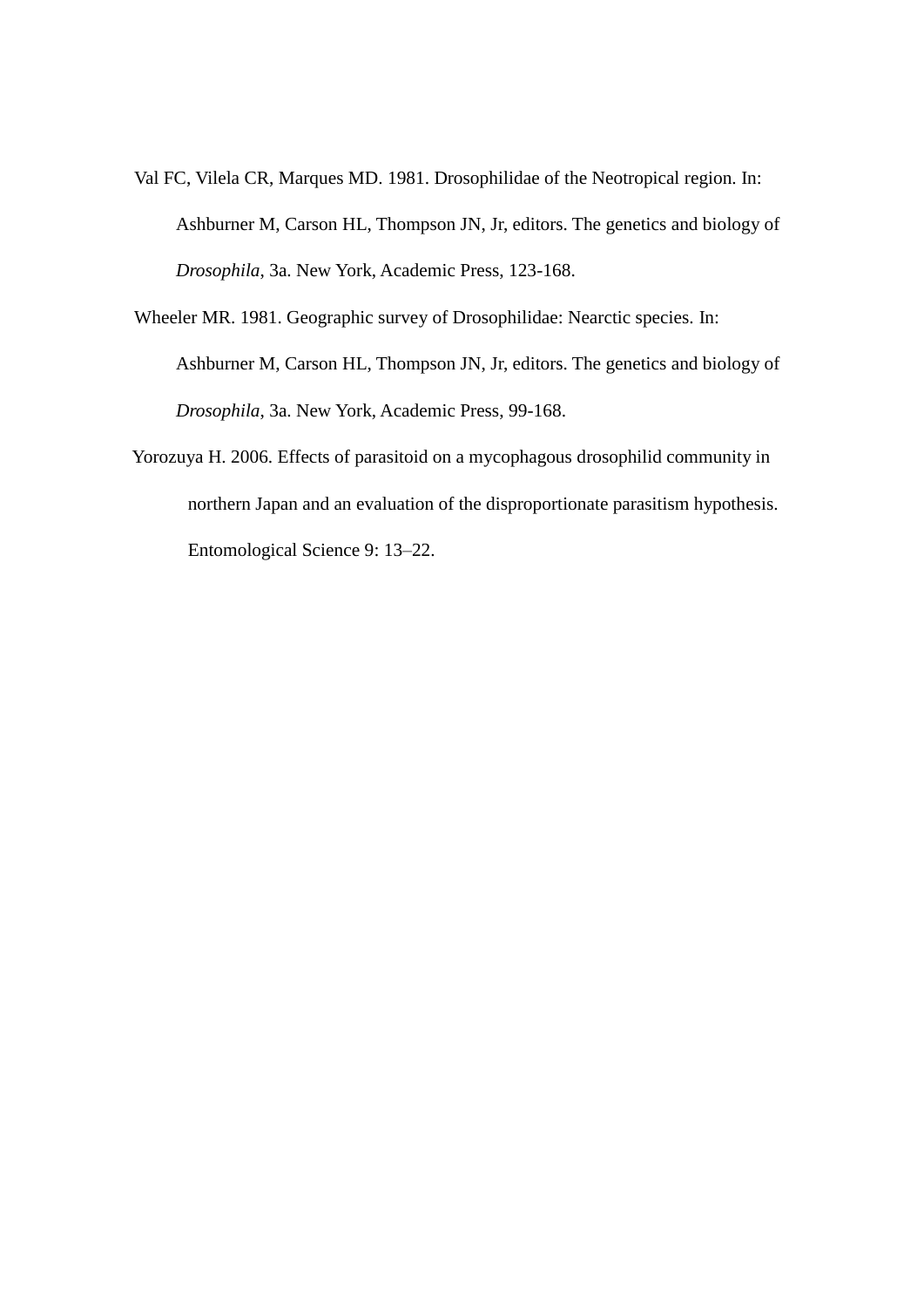# Table 1. Number of adullt drosophilid flies collected by traps baited with fermenting banana from June 2008 to April 2009 in the Bogor Botanical Garden.

|                                                          |                | Wooded areas   |     | Around houses  |              | Total        |     |                |     |
|----------------------------------------------------------|----------------|----------------|-----|----------------|--------------|--------------|-----|----------------|-----|
|                                                          | Jun.           | Sep.           | Jan | Apr            | Jun.         | Sep.         | Jan | Apr            |     |
| Scaptodrosophila dorsocentralis Okada                    | $\overline{4}$ | 22             | 87  | 72             | 3            | 19           | 24  | 12             | 243 |
| Sc. lurida Walker                                        |                | 9              |     |                |              | $\mathbf{1}$ |     |                | 10  |
| Sc. sp. aff. nigrofemorata                               | 8              |                | 6   | $\mathbf{1}$   |              |              |     |                | 15  |
| Zaprionus obscuricornis (Meijere)                        | 3              | $\overline{2}$ | 5   | 3              |              |              | 1   |                | 14  |
| Z. bogoriensis Mainx                                     | $\overline{2}$ | 12             | 5   | $\overline{2}$ |              |              | 9   | $\overline{2}$ | 32  |
| The ananassae species group                              |                |                |     |                |              |              |     |                |     |
| The <i>bipectinata</i> species complex $\varphi$         | 277            | 120            | 201 | 181            | 11           | 56           | 15  | 63             | 924 |
| D. bipecitinata Duda $\sigma$                            | 35             | 128            | 169 | 64             | 3            | 40           | 6   | 14             | 459 |
| D. parabipectinata Bock $\sigma$                         | $\mathbf{1}$   | 6              | 15  | $\overline{2}$ | 14           | 11           | 3   | 10             | 62  |
| D. pseudoananassae Bock & Wheeler $\sigma$               | 103            | 9              | 8   | 242            | $\mathbf{1}$ | 5            |     | 38             | 406 |
| D. malekotliana Parshad & Paika $\sigma$                 | 227            | 102            | 134 | 121            | 4            | 18           | 1   | 19             | 626 |
| The <i>ananassae</i> species complex $\varphi$           | 30             | 9              | 20  | 6              | 54           | 21           | 21  | 26             | 187 |
| <i>D. atripex</i> Bock & Wheeler $\sigma$                | 23             | 10             | 16  | 12             | 46           | 24           | 28  | 18             | 177 |
| D. ananassae Doleschall $\sigma$                         | $\mathbf{1}$   | $\overline{2}$ | 1   | $\mathbf{1}$   | 30           | 10           | 5   | 9              | 59  |
| The <i>melanogaster</i> and <i>montium</i> species group |                |                |     |                |              |              |     |                |     |
| D. eugracilis Bock & Wheeler                             | 224            | 24             | 17  | 254            | 5            | 11           |     | 60             | 595 |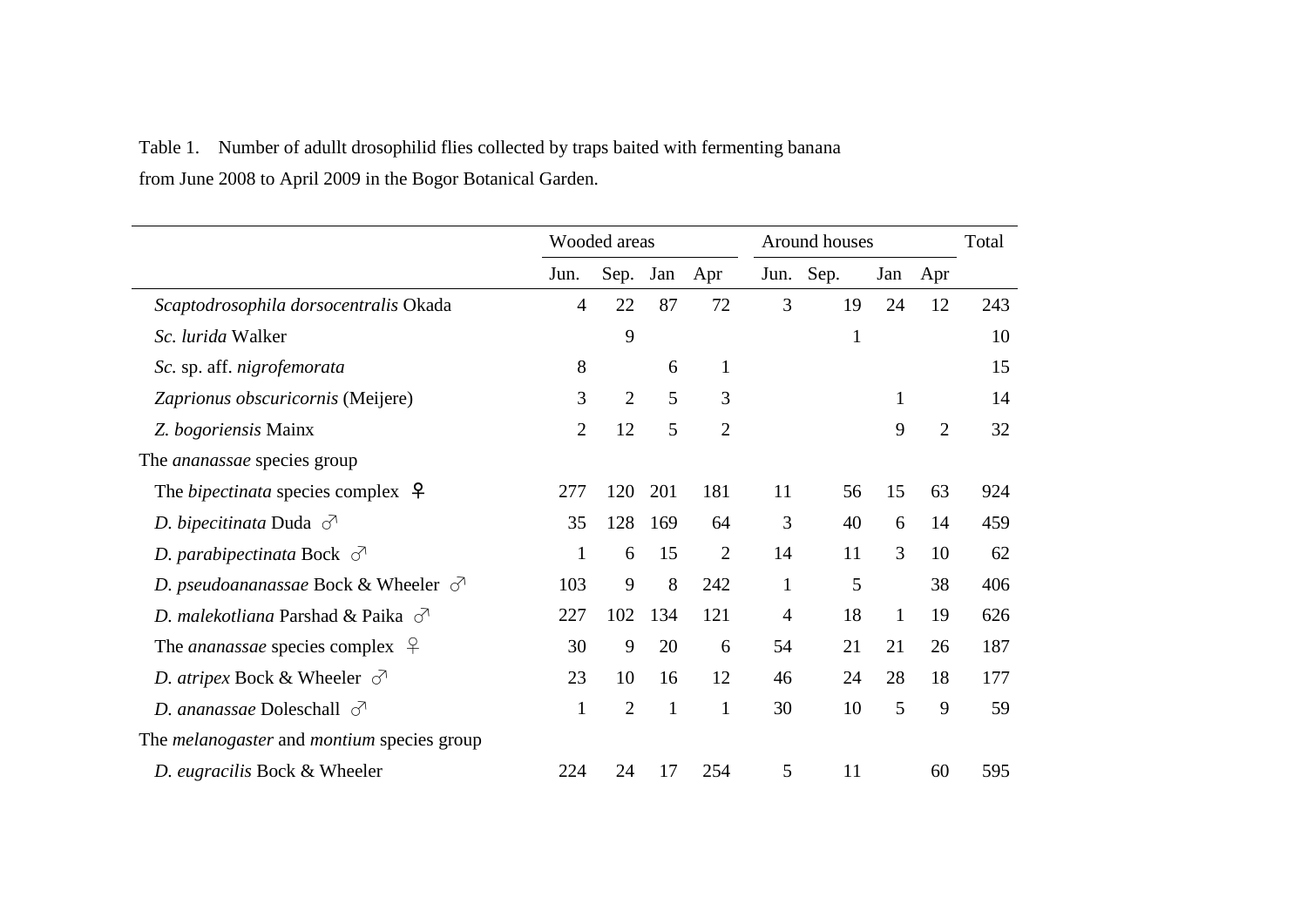| D. bicornuta Bock & Wheeler                    | 22   | 15  | 11  | 5    | 2   | 6   |     | 6   | 67   |
|------------------------------------------------|------|-----|-----|------|-----|-----|-----|-----|------|
| D. barbarae Bock & Wheeler                     | 4    |     |     |      |     |     |     |     | 12   |
| The <i>immigrans</i> species group             |      |     |     |      |     |     |     |     |      |
| The <i>nasuta</i> species subgroup $\varphi$   | 77   | 25  | 37  | 147  | 3   | 4   | 2   | 40  | 335  |
| D. sulfurigaster albostrigata Wheeler $\sigma$ | 63   | 70  | 78  | 189  |     | 8   | 5   | 28  | 441  |
| D. kepulauana Wheeler $\sigma$                 | 22   | 11  | 12  | 25   |     |     |     | 4   | 74   |
| D. hypocausta Osten-Sacken                     | 146  | 189 | 97  | 100  | 3   | 27  | 19  | 19  | 600  |
| Others $*$                                     | 8    | 5   | 6   | 8    | 3   | 2   |     | 2   | 35   |
| Total                                          | 1280 |     | 925 | 1442 | 182 | 263 | 140 | 370 | 5373 |

\* : *Sc. bryanai* Malloch, *Liodrosophila globosa* Okada *D. parapallidosa* Tobari, *D. melanogaster* Meigen,

*D. serrata* Malloch*, D. ruberrima* Meijere, *D. polychaeta* Patterson & Wheeler, and undetermined species of *Amiota, Scaptodrosophila, Dichaetophora, Mulgravea* and the *immigrans* species group were included.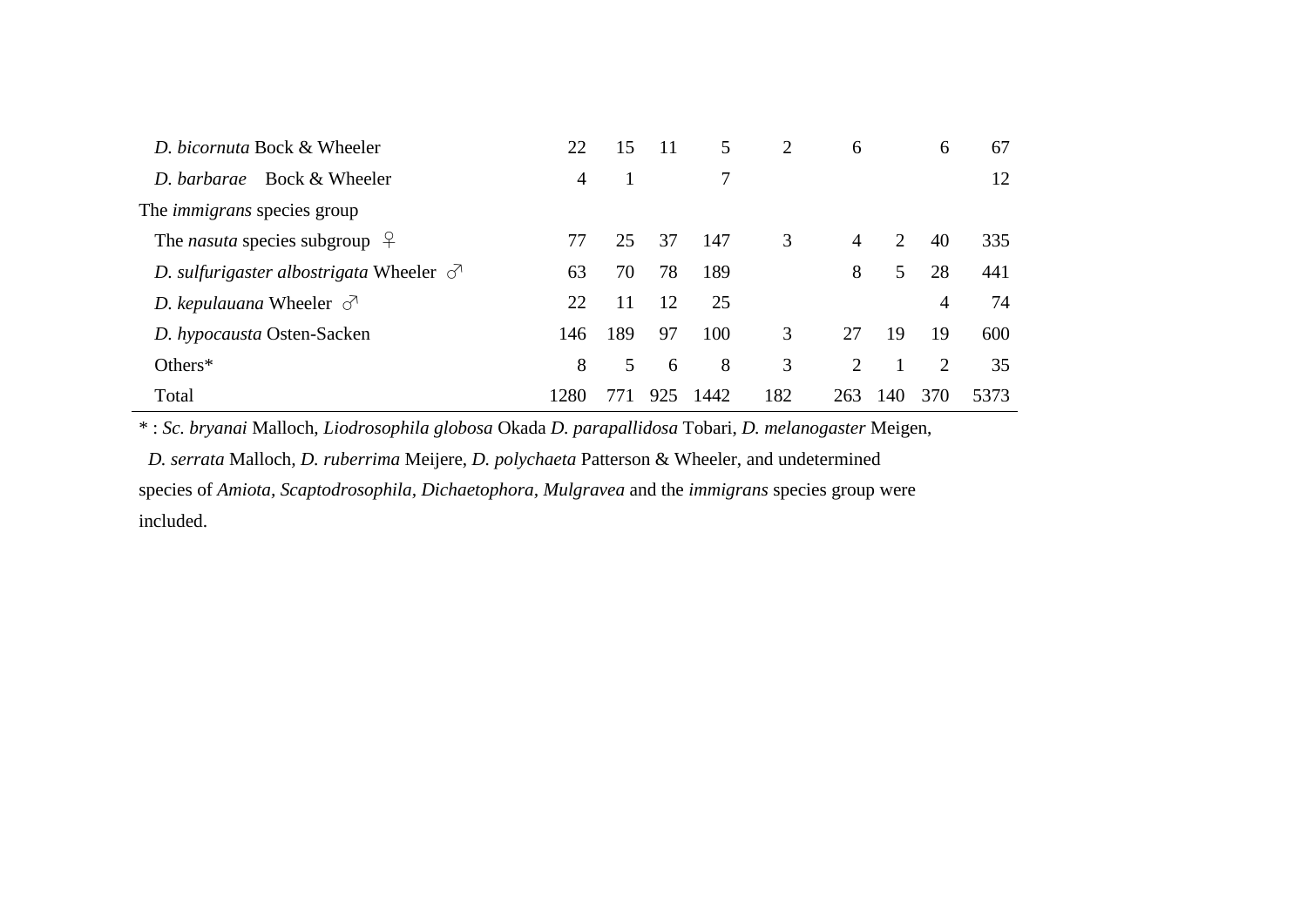Table 2. Number of pupae of *D. eugracilis*, the *ananassae* species group, and the *immigrans* species group collected in wooded areas in the Bogor Botanical Garden, number of pupae from which neither fly nor wasp emerged (dead pupae), number of flies that emerged, and number of wasp species that emerged: *Asobara pleuralis* (Ap), *A*. sp. (As), *Leptopilina victoriae* (Lv), *L. ryukyuensis* (Lr), *L. pacifica* (Lp), *L*. sp. (Ls), *Ganaspis xanthopoda* (Gx), *Leptolamina* sp. (Ls), *Tachinaephagus* sp (Ta), *Trichopria* sp. (Tr), and the rate of parasitism (dead pupae were excluded from the calculation).

|                            | No. of    | No. of | No.    |    |    | Number of wasps |                |    |              |   |    |                |                |                         | Rate           |
|----------------------------|-----------|--------|--------|----|----|-----------------|----------------|----|--------------|---|----|----------------|----------------|-------------------------|----------------|
|                            | pupae     | dead   | of     | Ap | As | Lv              | Lr             |    |              |   |    |                |                | Lp Ls Gx Lm Ta Tr Total | of             |
|                            | collected | pupae  | flies  |    |    |                 |                |    |              |   |    |                |                |                         | parasitism     |
| <b>June 2008</b>           |           |        |        |    |    |                 |                |    |              |   |    |                |                |                         |                |
| The <i>eugracilis</i> type | 99        | 23     | 36     | 34 |    |                 |                |    | $\mathbf{1}$ | 3 |    | $\overline{2}$ |                | 40                      | 0.526          |
| The <i>ananassae</i> type  | 206       | 93     | $\tau$ | 13 |    | 44              |                |    |              |   | 40 | 9              |                | 106                     | 0.938          |
| The <i>immigrans</i> type  | 175       | 29     | 15     | 14 |    |                 | $\overline{2}$ | 26 | 3            |   | 82 | $\overline{4}$ |                | 131                     | 0.897          |
| September 2008             |           |        |        |    |    |                 |                |    |              |   |    |                |                |                         |                |
| The <i>eugracilis</i> type | 24        | $\tau$ | 16     |    |    |                 |                |    |              |   |    |                |                |                         | 0.059          |
| The <i>ananassae</i> type  | 225       | 92     | 38     | 11 |    | 55              |                |    |              |   | 27 |                | $\overline{2}$ | 95                      | 0.714          |
| immigrans<br>The<br>type   | 13        | 5      | 8      |    |    |                 |                |    |              |   |    |                |                | $\mathbf{0}$            | $\overline{0}$ |
| January 2009               |           |        |        |    |    |                 |                |    |              |   |    |                |                |                         |                |
| The <i>eugracilis</i> type | 12        |        | 6      | 5  |    |                 |                |    |              |   |    |                |                | 5                       | 0.455          |
| The <i>ananassae</i> type  | 173       | 44     | 33     | 23 |    | 53              |                |    |              |   | 19 |                |                | 96                      | 0.744          |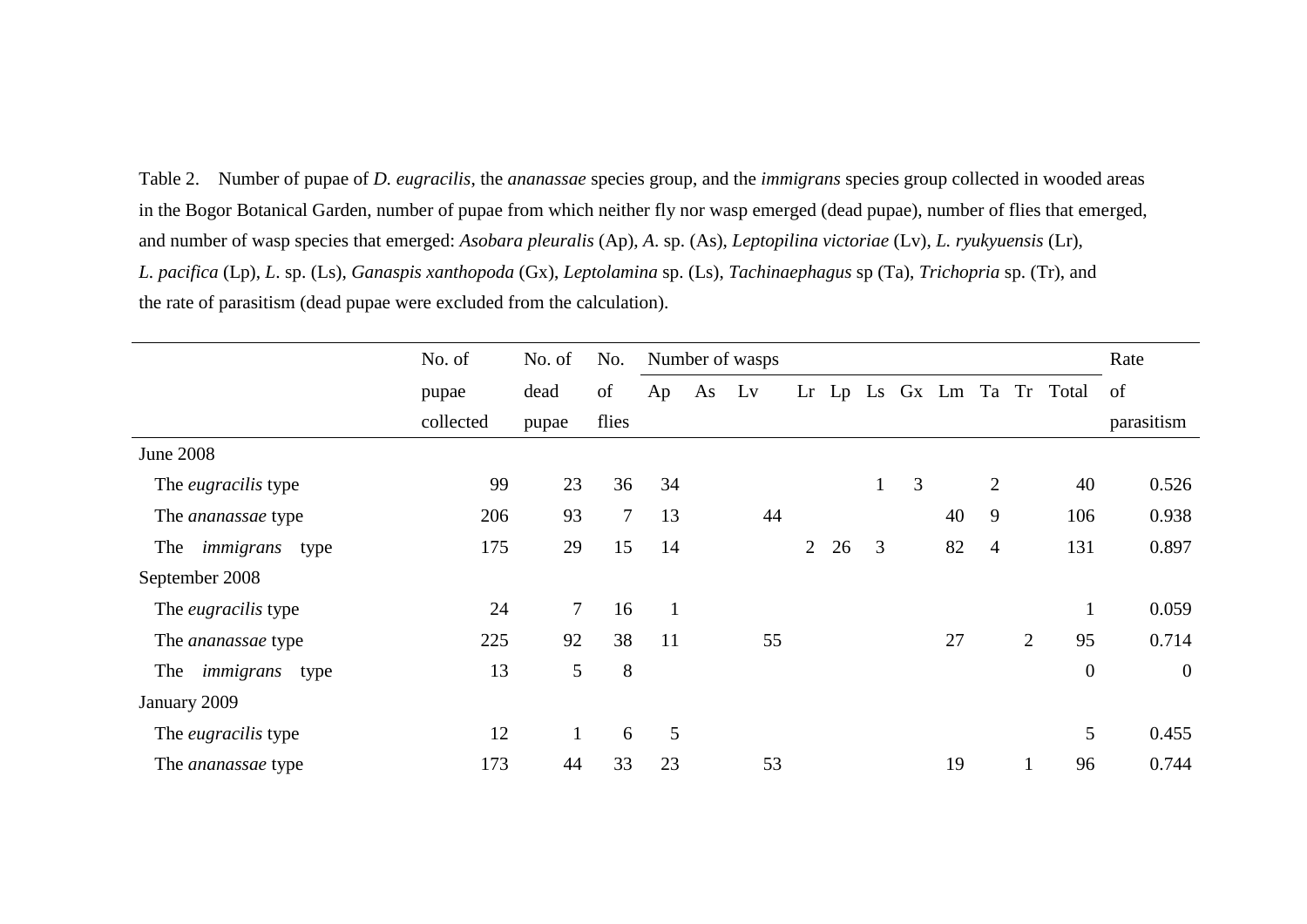| The<br>immigrans<br>type   | 166 | 0  | 66 | 43 | -14 | 3 15           | 24                                |    | 100 | 0.602 |
|----------------------------|-----|----|----|----|-----|----------------|-----------------------------------|----|-----|-------|
| April 2009                 |     |    |    |    |     |                |                                   |    |     |       |
| The <i>eugracilis</i> type | 8.  |    |    |    |     |                |                                   |    |     |       |
| The <i>ananassae</i> type  | 186 | 86 | 22 | 4  |     | 44             |                                   | 22 | 78  | 0.780 |
| The<br>immigrans<br>type   | 24  |    |    |    |     | $\overline{4}$ | $\mathfrak{I} \quad \mathfrak{I}$ |    | 14  | 0.737 |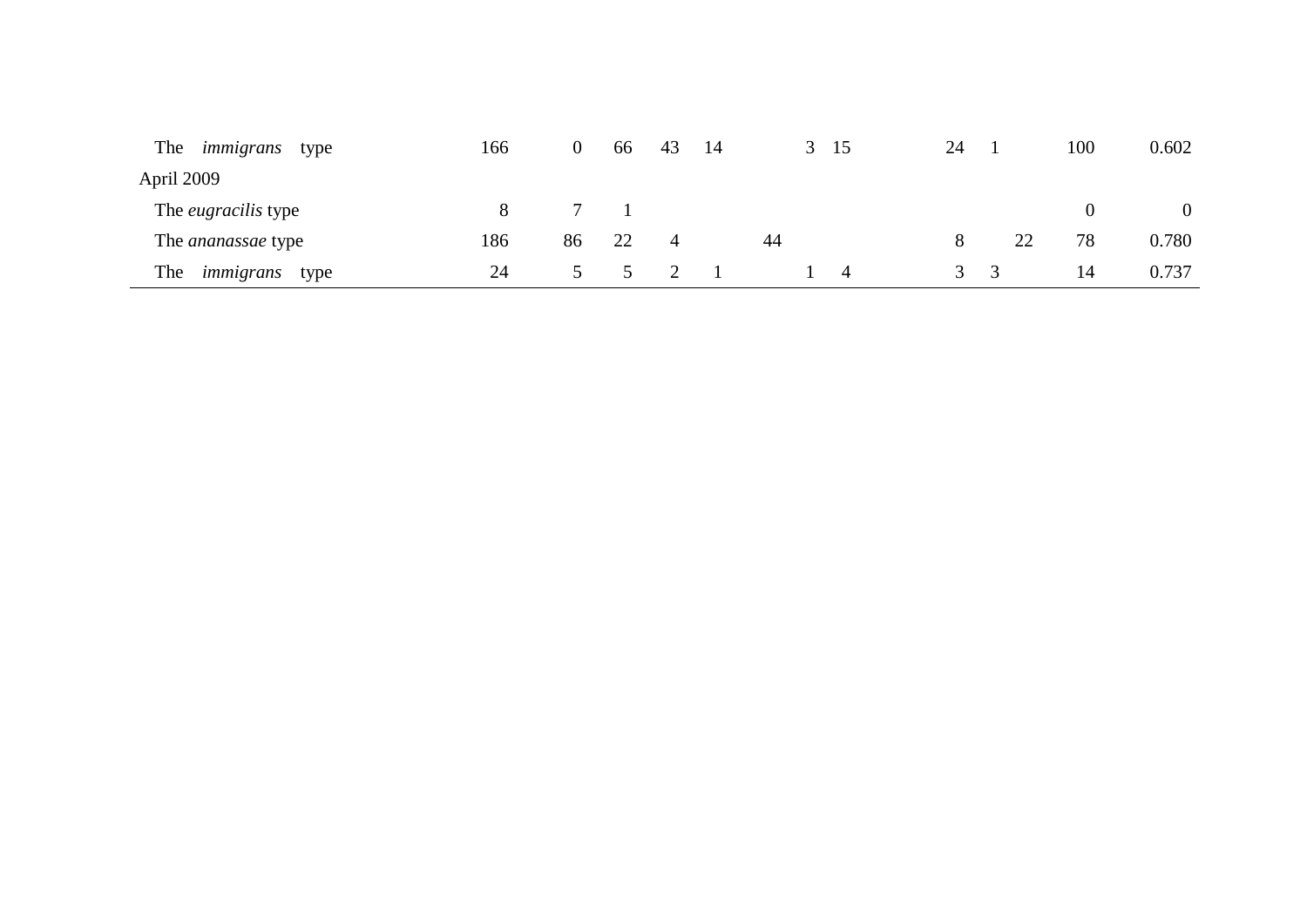Table 3. Number of pupae of *D. eugracilis*, the *ananassae* species group, and the *immigrans* species group collected around houses in the Bogor Botanical Garden, number of pupae from which neither fly nor wasp emerged (dead pupae), number of flies that emerged, and number of wasp species that emerged, and the rate of parasitism. Abbreviations for wasp species, see Table 2.

|                  |                            | No. of         | No. of         | No.      | No. of wasps   |                |    |   |   |    | Rate         |                      |                |
|------------------|----------------------------|----------------|----------------|----------|----------------|----------------|----|---|---|----|--------------|----------------------|----------------|
|                  |                            | pupae          | dead           | of       | Ap             | As Lv          |    |   |   |    |              | Lr Lp Lm Tr Total of |                |
|                  |                            | collected      | pupae          | flies    |                |                |    |   |   |    |              |                      | parasitism     |
| <b>June 2008</b> |                            |                |                |          |                |                |    |   |   |    |              |                      |                |
|                  | The <i>eugracilis</i> type | 3              |                | 2        | $\mathbf{1}$   |                |    |   |   |    |              | л.                   | 0.333          |
|                  | The <i>ananassae</i> type  | 207            | 36             | 54       | 1              |                | 81 |   |   | 35 |              | 117                  | 0.684          |
|                  | The<br>immigrans<br>type   | 52             | 10             | 7        | $\overline{4}$ |                |    | 3 |   | 28 |              | 35                   | 0.833          |
| September 2008   |                            |                |                |          |                |                |    |   |   |    |              |                      |                |
|                  | The <i>eugracilis</i> type | 10             | $\overline{4}$ | 6        |                |                |    |   |   |    |              | $\theta$             | $\overline{0}$ |
|                  | The <i>ananassae</i> type  | 195            | 96             | 28       | $\mathbf{1}$   |                | 29 |   |   | 40 | $\mathbf{1}$ | 71                   | 0.717          |
|                  | The<br>immigrans<br>type   | $\overline{2}$ | $\mathbf{1}$   | $\theta$ |                |                |    |   |   | 1  |              | $\mathbf{1}$         | 1              |
| January 2009     |                            |                |                |          |                |                |    |   |   |    |              |                      |                |
|                  | The <i>eugracilis</i> type | 13             | $\overline{2}$ | 9        | $\overline{2}$ |                |    |   |   |    |              | $\overline{2}$       | 0.182          |
|                  | The <i>ananassae</i> type  | 170            | 12             | 71       | 16             |                | 60 |   |   | 5  | 6            | 87                   | 0.551          |
|                  | The<br>immigrans<br>type   | 55             | 21             | 22       | $\overline{7}$ | $\overline{4}$ |    |   | 1 |    |              | 12                   | 0.353          |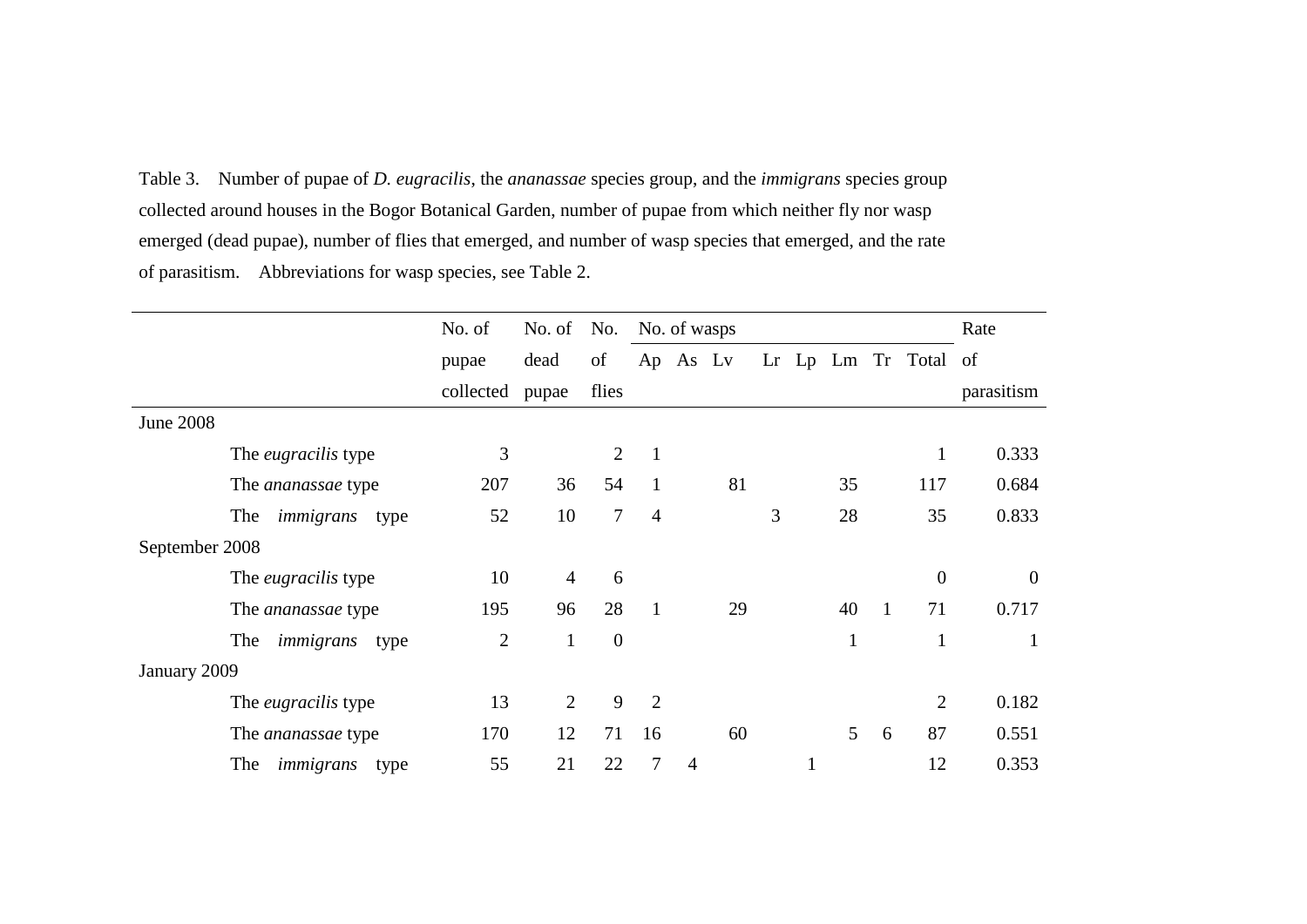| The <i>eugracilis</i> type | 44  |     |        |          |    |    | 0.083 |
|----------------------------|-----|-----|--------|----------|----|----|-------|
| The <i>ananassae</i> type  | 250 | 115 | 46 4   | 56       | 27 | 89 | 0.659 |
| The <i>immigrans</i> type  | 45  |     | 33 3 2 | $\sim$ 4 |    |    | 0.750 |